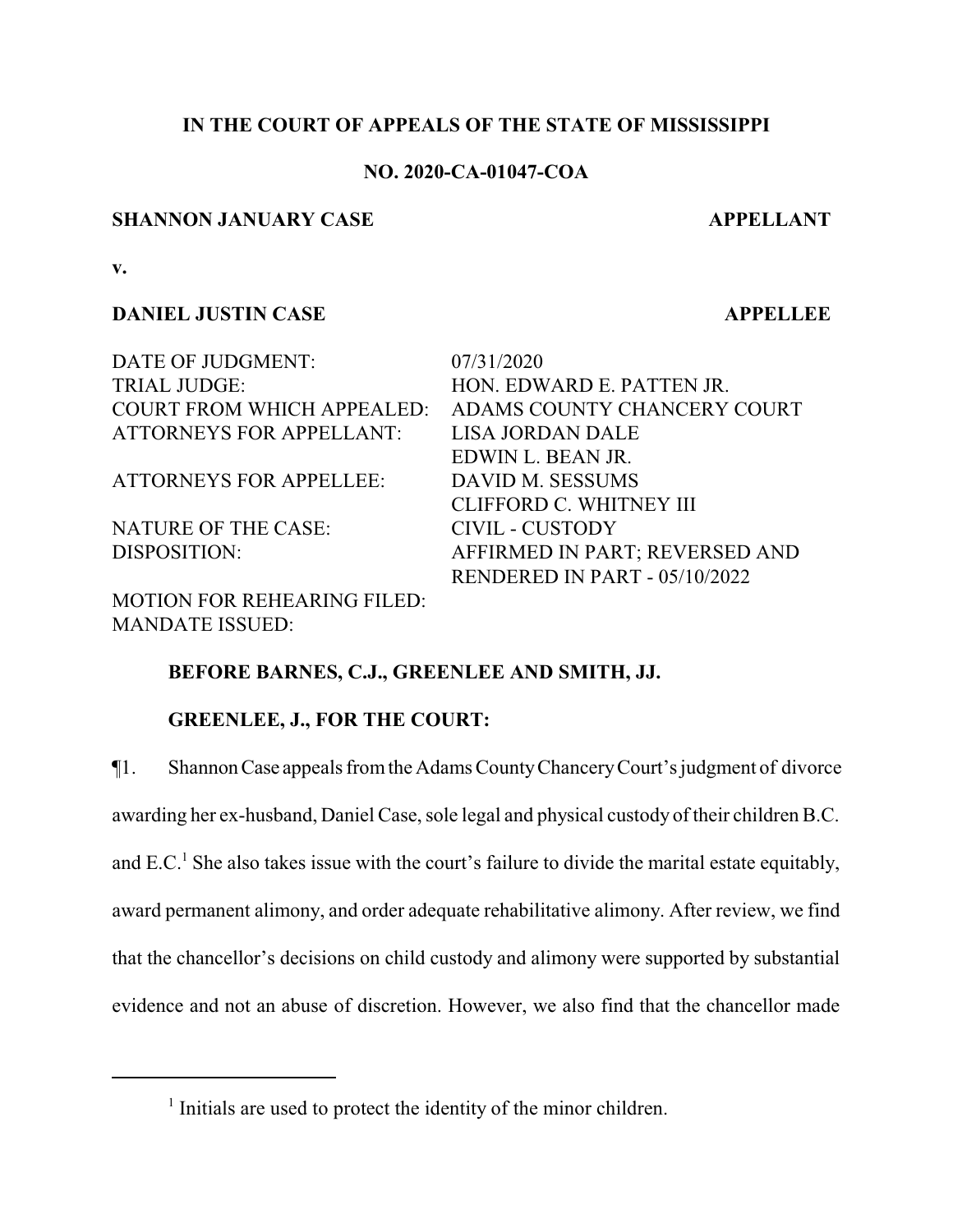calculation errors in the equitable distribution of property. Accordingly, we affirmin part and reverse and render in part.

#### **FACTS AND PROCEDURAL HISTORY**

¶2. Daniel and Shannon were married on March 5, 2006. At the time, Daniel was selfemployed, and Shannon worked as his secretary. Two daughters were born of the marriage. B.C. was born in 2015, and E.C. was born in 2016.<sup>2</sup> Subsequently, Shannon became a stay-athome mom. At the time of the hearings, Daniel invested in and marketed real estate as a business.

¶3. The Cases separated in September 2018 after Daniel obtained an ex parte domestic abuse protection order against Shannon. Shannon filed a complaint for divorce, which was later dismissed after the parties reconciled. In January 2019, the parties separated again. Shannon filed for divorce on January 14, 2019, on the grounds of habitual cruel and inhuman treatment or, in the alternative, irreconcilable differences. Shortly after, Daniel filed his answer to the complaint for divorce.

¶4. A temporary order was entered on February 5, 2019, for the parties to maintain joint custody of B.C. and E.C. In August 2019, Chancellors E. Vincent Davis and George M. Ward filed a joint order recusing themselves from the case and requested the Supreme Court to appoint a special chancellor for the case. Shortly thereafter, Shannon amended her complaint to allege that Daniel had committed adultery. The Supreme Court entered an order

<sup>&</sup>lt;sup>2</sup> At the time of their marriage, Shannon had three children from previous relationships: Jake (ten years old), Will (five years old), and Abigail (two years old). In 2017, Abigail moved from the Case household to live with her biological father. In 2018, Shannon's son Will moved to live with his father as well.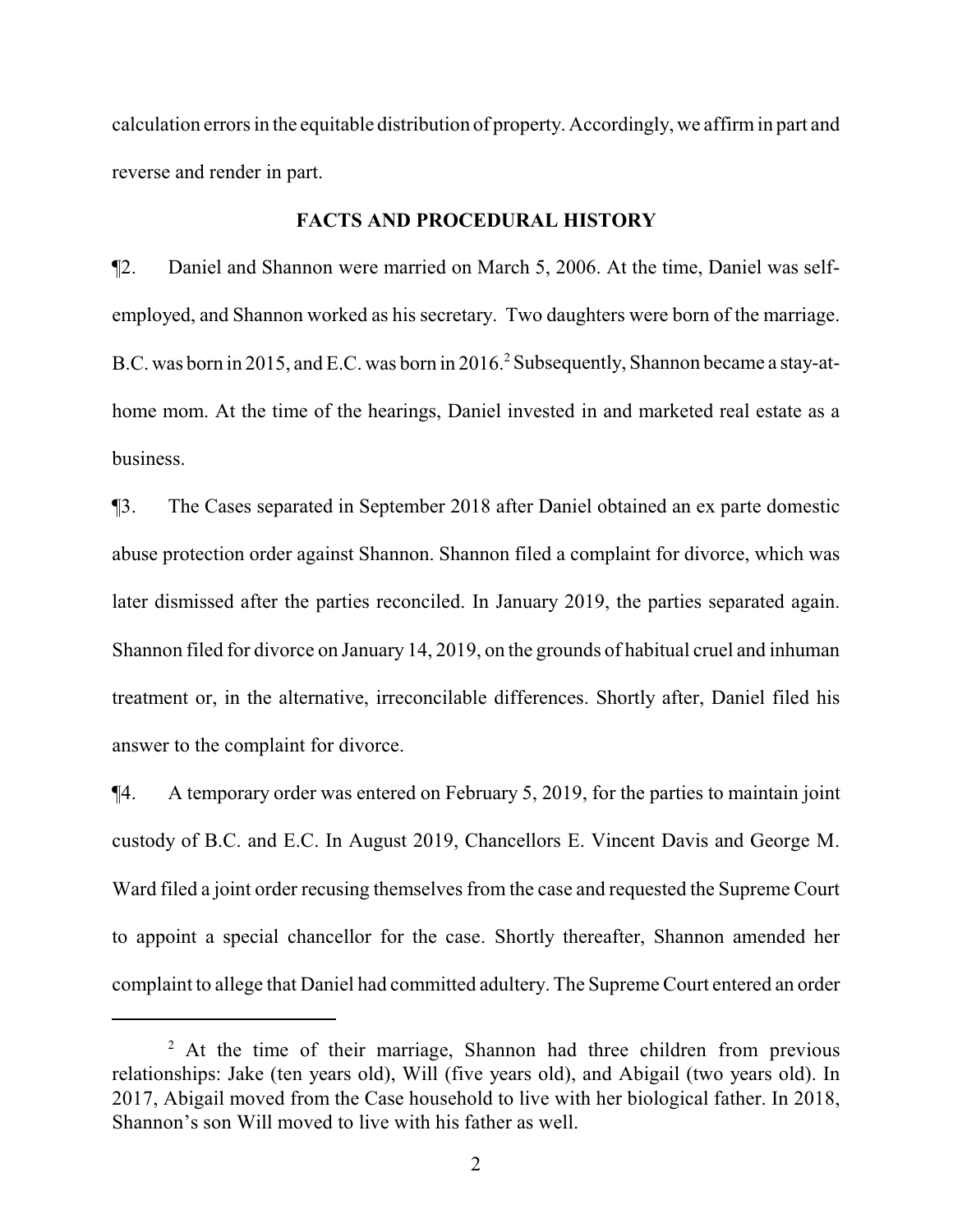appointing Chancellor Edward E. Patten Jr. as a special chancellor to preside over the case. In September 2019, Daniel filed an answer to the amended complaint and a countercomplaint alleging that Shannon had committed adultery and was addicted to drugs and alcohol. The matter was heard on January 29 through 31, 2020, and on July 13 and 14, 2020. ¶5. According to Shannon, the parties' marriage began to disintegrate around late 2017.

Daniel admitted that he had committed adultery while he was still married to Shannon. During her testimony, Shannon also admitted to engaging in extramarital affairs after she and Daniel separated but before their divorce was finalized. The chancellor heard evidence regarding the division of the marital estate, alimony, and child custody and support.

¶6. After a full trial on the merits, the chancellor rendered his judgment, granting Shannon a divorce from Daniel on the ground of adultery. In his "Final Judgment of Divorce," entered on July 31, 2020, the chancellor addressed the parties' personal property, which amounted to \$95,475, dividing that value by awarding each party approximately one-half, \$47,736.

¶7. The chancellor also addressed investments in real property. Daniel owned an interest in three primary entities: (1) Case Land CompanyLLC, (2) JAWS Investment LLC (JAWS), and (3) Delta Paradise LLC. At trial, the parties presented appraisals and expert testimony for the valuation of the marital assets. Shannon hired Elbert Bivins, CPA, and Daniel hired James Koerber, CPA. The chancellor set the date of valuation of the marital property as near the date of the parties' temporary order, February 5, 2019, adopting Koerber's date of valuation, January 31, 2019.

¶8. The chancellor determined that all the parties' property was classified as marital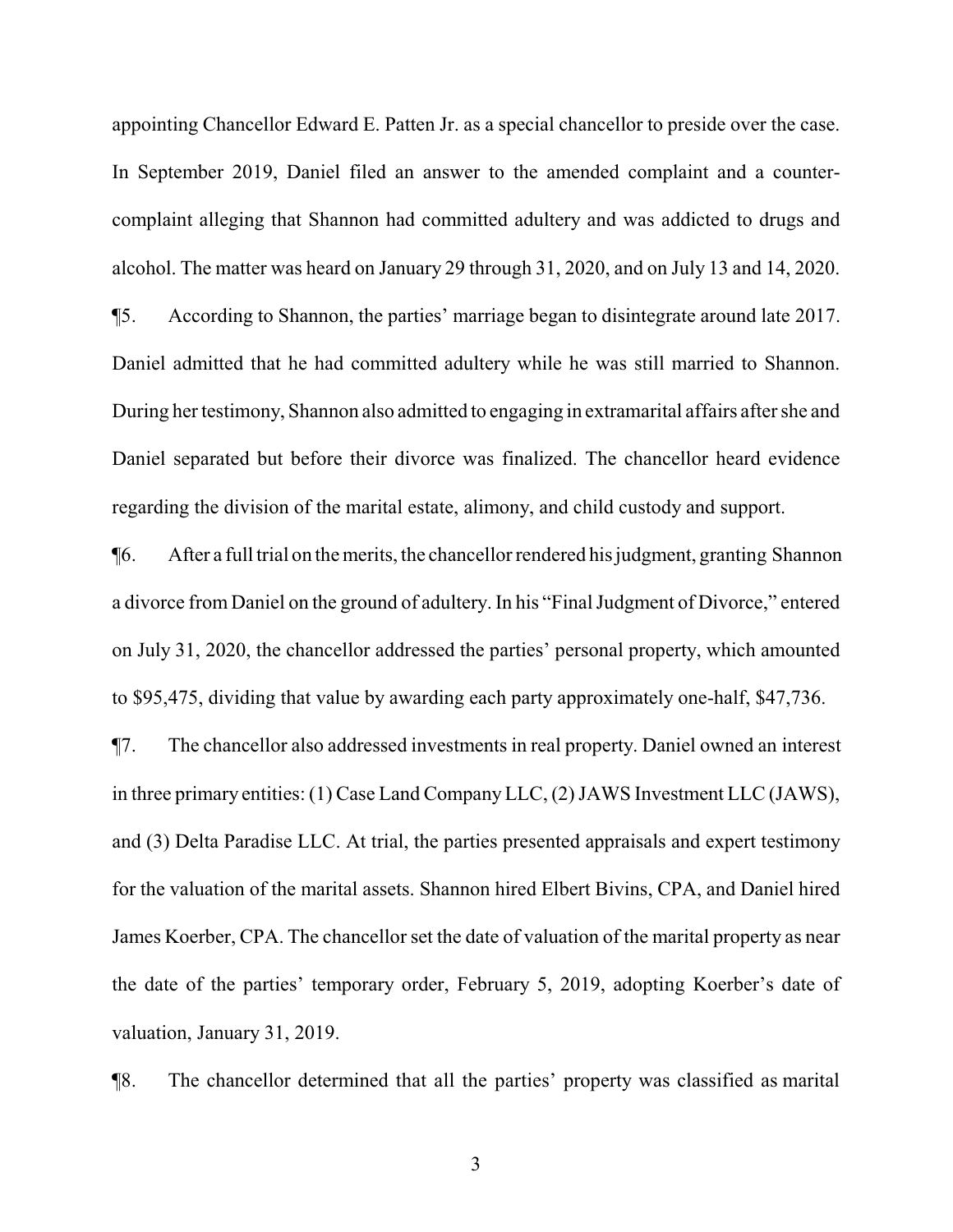property and that the parties were entitled to a fifty-fifty equitable distribution of the marital assets. The chancellor then proceeded to divide the marital assets using *Ferguson*<sup>3</sup> for guidance.

¶9. The chancellor found that Daniel owned a twenty-five percent interest in Delta Paradise. The chancellor determined that Daniel owned a one hundred percent interest in Case Land Company and in JAWS Investment. He further found that although Daniel's interest in Delta Paradise amounted to \$295,000, after applying a twenty-percent control discount and a fifteen-percent marketability discount, Daniel's interest was valued at \$200,621. Based on the testimony, the chancellor determined that Case Land Company had a negative value of \$10,220. The chancellor also determined that the marital assets also consisted of the lake house (valued at \$188,000), mobile home equity (\$6,873), certificates of deposit (\$58,222), life insurance cash value (\$14,445), Sara Hill loan (\$1,500), house equity (\$203,711.80), and the balance remaining paid by Daniel into the court's registry for Shannon's expert witness fees and attorney's fees (\$4,863.20). The value of the marital estate, therefore, was \$668,016.05. However, the chancellor then adjusted that total after factoring in that the lien on the lake house exceeded its \$188,000 value. This left the total value of assets being \$480,016. The chancellor thus awarded each party \$240,008. The chancellor ruled that Shannon should receive \$203,711.80 in house equity and the remaining balance of \$4,863.20 (of the \$40,000 deposited) in the court's registry. Daniel was given sixty days to pay the remaining balance of \$31,433 owed to Shannon.

<sup>3</sup> *Ferguson v. Ferguson*, 639 So. 2d 921 (Miss. 1994).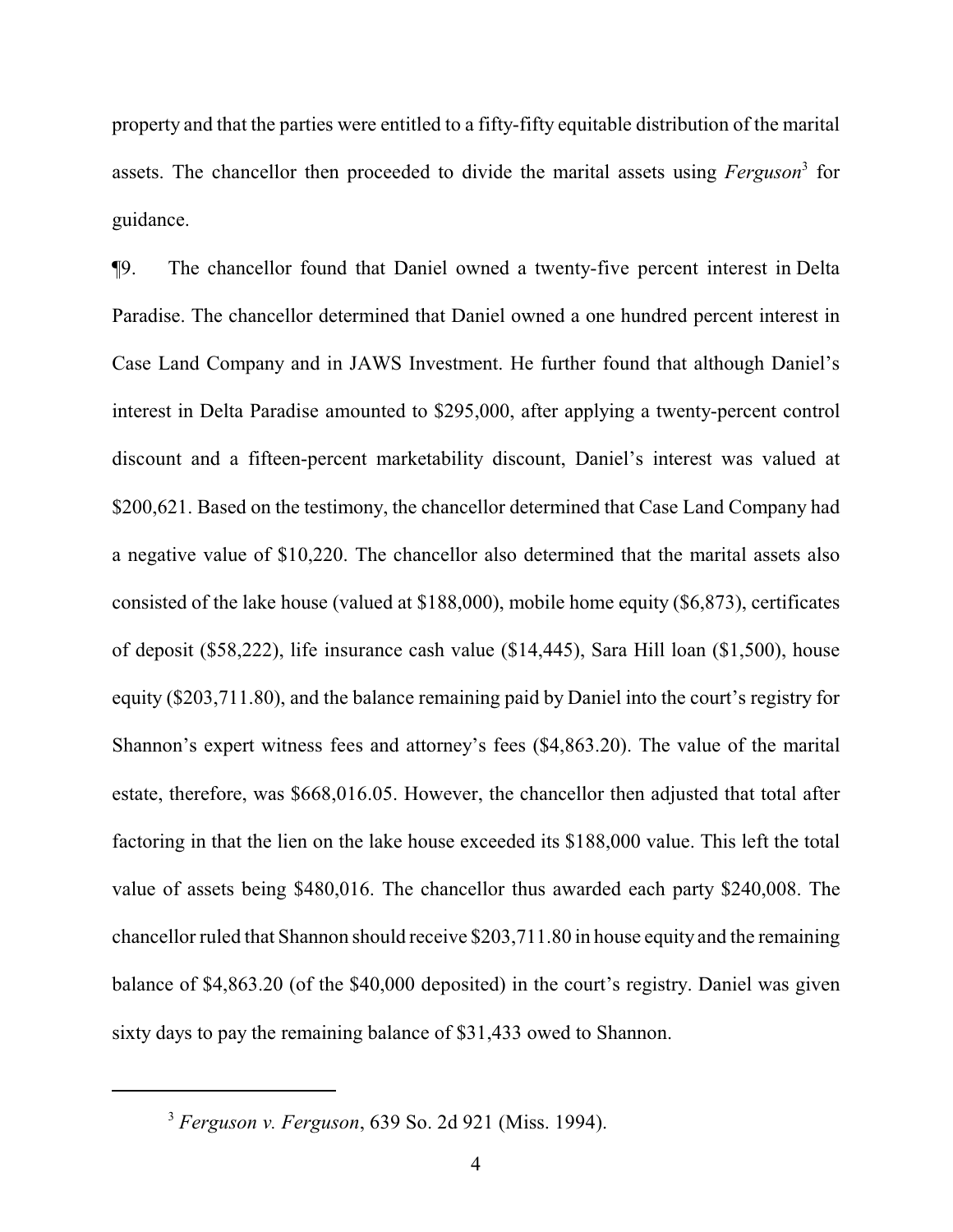¶10. After a valuation and division of the marital assets, the chancellor found that the *Armstrong* 4 factors did not warrant permanent periodic alimony. However, Daniel was ordered to pay Shannon \$2,500 per month in rehabilitative alimony for four years. The chancellor then turned his attention to the remaining issues of child custody and support. Following an on-the-record *Albright*<sup>5</sup> analysis, the chancellor granted Daniel custody of B.C. and E.C. and visitation to Shannon.

¶11. On August 10, 2020, following the entry of the chancellor's final judgment, Shannon filed a motion to reconsider. Daniel filed a response in opposition on August 19, 2020. The chancellor entered an "Order Granting Motion for Reconsideration in Part and Denying Motion for Reconsideration in Part" on August 31, 2020. In this order, the chancellor amended the final judgment to reflect the value ofJAWS Investment—\$351,997—which he had inadvertently omitted in determining the total marital estate for equitable distribution. Due to the chancellor's amendment, the marital estate's value increased by \$351,997, with each party being allocated an additional \$175,998.50. The chancellor denied all the other relief Shannon sought. The chancellor ordered Daniel to pay Shannon in two payments of \$87,999.25 on or before June 30, 2021, and \$87,999.25 on or before December 31, 2021. ¶12. From that order, Shannon appeals. After review, we affirm in part and reverse and render in part.

#### **STANDARD OF REVIEW**

<sup>4</sup> *Armstrong v. Armstrong*, 618 So. 2d 1278, 1280 (Miss. 1993).

<sup>5</sup> *Albright v. Albright*, 437 So. 2d 1003, 1005 (Miss. 1983).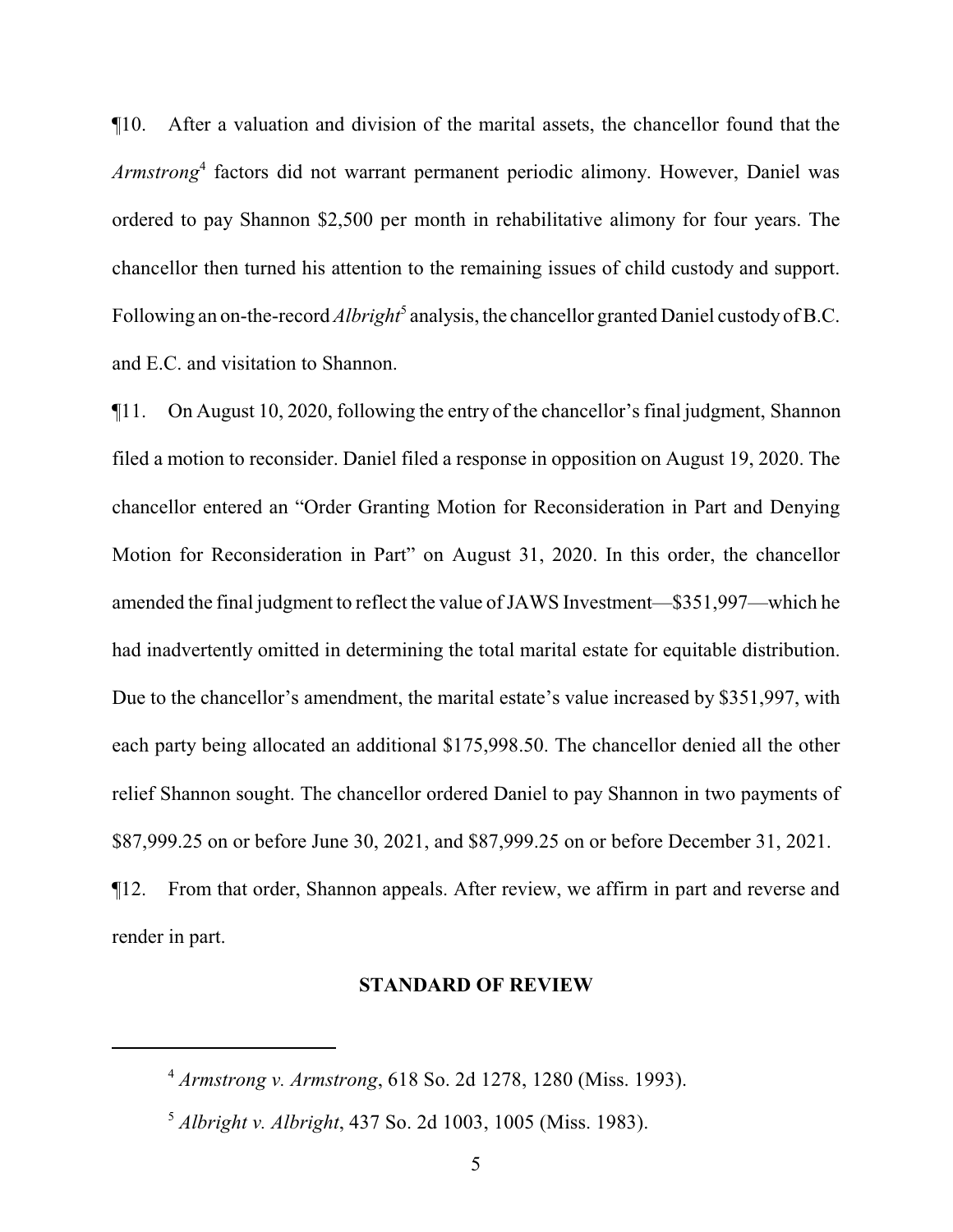¶13. "This [c]ourt has a limited standard of review in examining and considering the decisions of a chancellor." *Ravenstein v. Ravenstein*, 167 So. 3d 210, 215 (¶8) (Miss. 2014). If supported by substantial evidence, a chancellor's factual findings will not be disturbed unless "the chancellor abused his discretion, was manifestly wrong, clearly erroneous, or applied an erroneous legal standard." *Varnell v. Rogers*, 198 So. 3d 1278, 1280 (¶7) (Miss. Ct. App. 2016). "On appeal [this] Court is required to respect the findings of fact made by a chancellor supported bycredible evidence and not manifestlywrong." *Newsom v. Newsom*, 557 So. 2d 511, 514 (Miss. 1990). As long as a chancellor's findings of fact are supported by substantial credible evidence, they will remain undisturbed on appeal. *Pevey v. Pevey*, 270 So. 3d 250, 257 (¶18) (Miss. Ct. App. 2018).

#### **DISCUSSION**

#### **I. Whether the chancellor properly determined child custody.**

¶14. Shannon claims the chancellor erred by granting custody of B.C. and E.C. to Daniel. She contends that the court's determination should be reversed because the chancellor erred in his analysis of the *Albright* factors.

¶15. It is well established that the child's best interest and welfare are the guideposts in child custody cases. *Albright*, 437 So. 2d at 1005 ("[T]he polestar consideration . . . is the best interest and welfare of the child."). To help ensure a proper custody determination, the supreme court in *Albright* enumerated the following factors for a court to consider: (1) the age, health, and sex of the child; (2) "the continuity of care prior to the separation"; (3) parenting skills of each parent; (4) "the willingness and capacity to provide primary child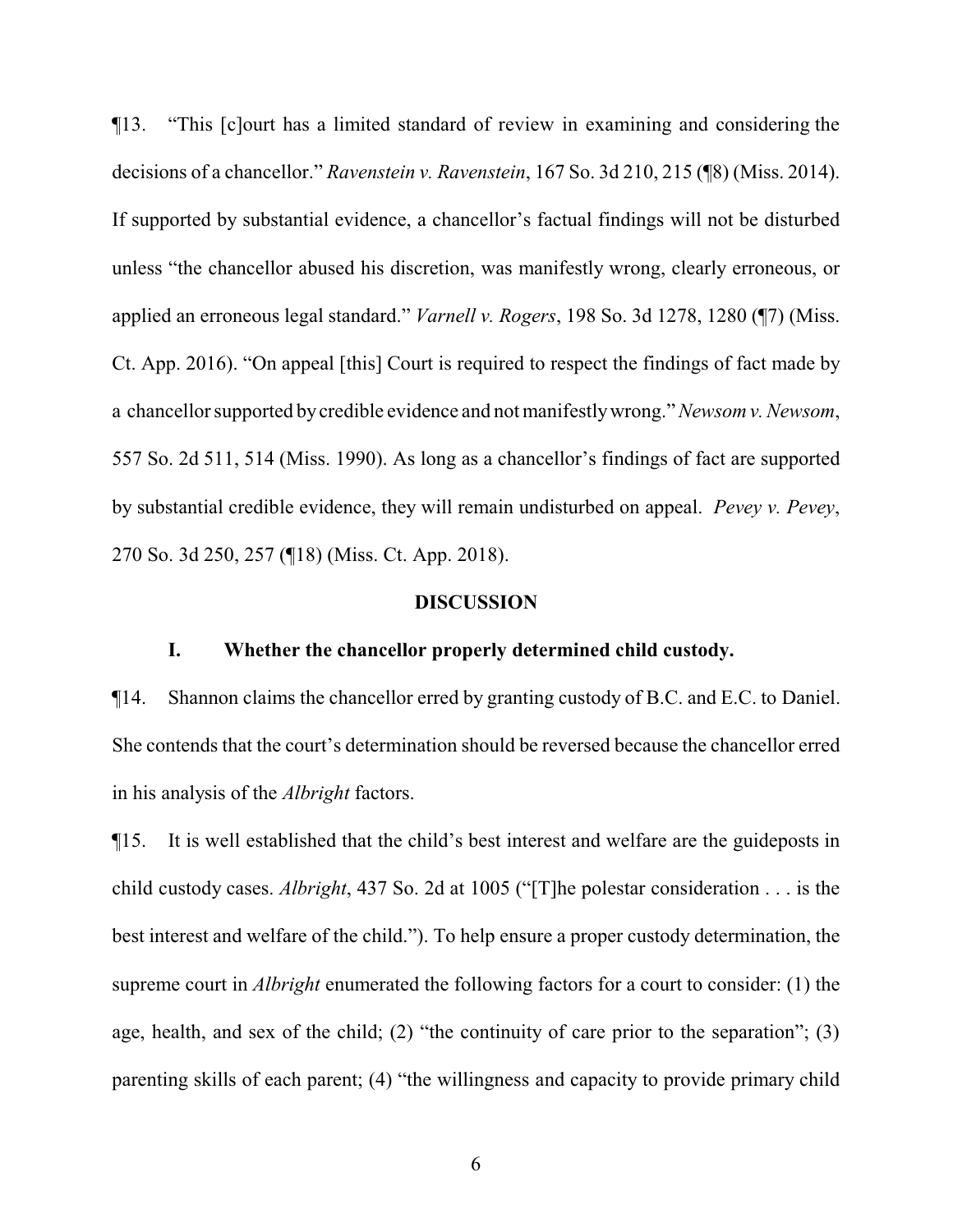care"; (5) "the employment of the parents and the responsibilities of that employment"; (6) the "physical and mental health and age of the parents"; (7) "emotional ties of the parent and the child";  $(8)$  the moral fitness of each parent;  $(9)$  "the home, school, and community record of the child"; (10) the preference of the child; (11) the stability of the home environment; and (12) "other factors relevant to the parent-child relationship." *Id*.

¶16. The *Albright* factors are intended to ensure that the chancellor follows a process that considers all facts relevant to the child's best interest." *Vassar v. Vassar*, 228 So. 3d 367, 375 (¶27) (Miss. Ct. App. 2017). An *Albright* analysis is not a "mathematical formula." *Lee v. Lee*, 798 So. 2d 1284, 1288 (¶15) (Miss. 2001). Although "the *Albright*factors are important, . . . the chancellor has the ultimate discretion to weigh the evidence the way he sees fit." *Hall v. Hall*, 134 So. 3d 822, 827 (¶19) (Miss. Ct. App. 2014). "The chancellor, by his presence in the courtroom, is best equipped to listen to witnesses, observe their demeanor, and determine the credibility of the witnesses and what weight ought to be ascribed to the evidence given by those witnesses." *Mabus v. Mabus*, 890 So. 2d 806, 819 (¶56) (Miss. 2003) (citing *Rogers v. Morin*, 791 So. 2d 815, 826 (Miss. 2001)).

¶17. Because Shannon contends that the chancellor did not correctly weigh the *Albright* factors, this Court reviews the chancellor's analysis to determine whether "the chancellor abused his discretion, was manifestlywrong, clearly erroneous, or applied an erroneous legal standard." *Varnell*, 198 So. 3d at 1280 (¶7).

#### **1. Age, Health, and Sex of the Child**

¶18. Shannon asserts that the factor of age, health, and sex of the child "should swing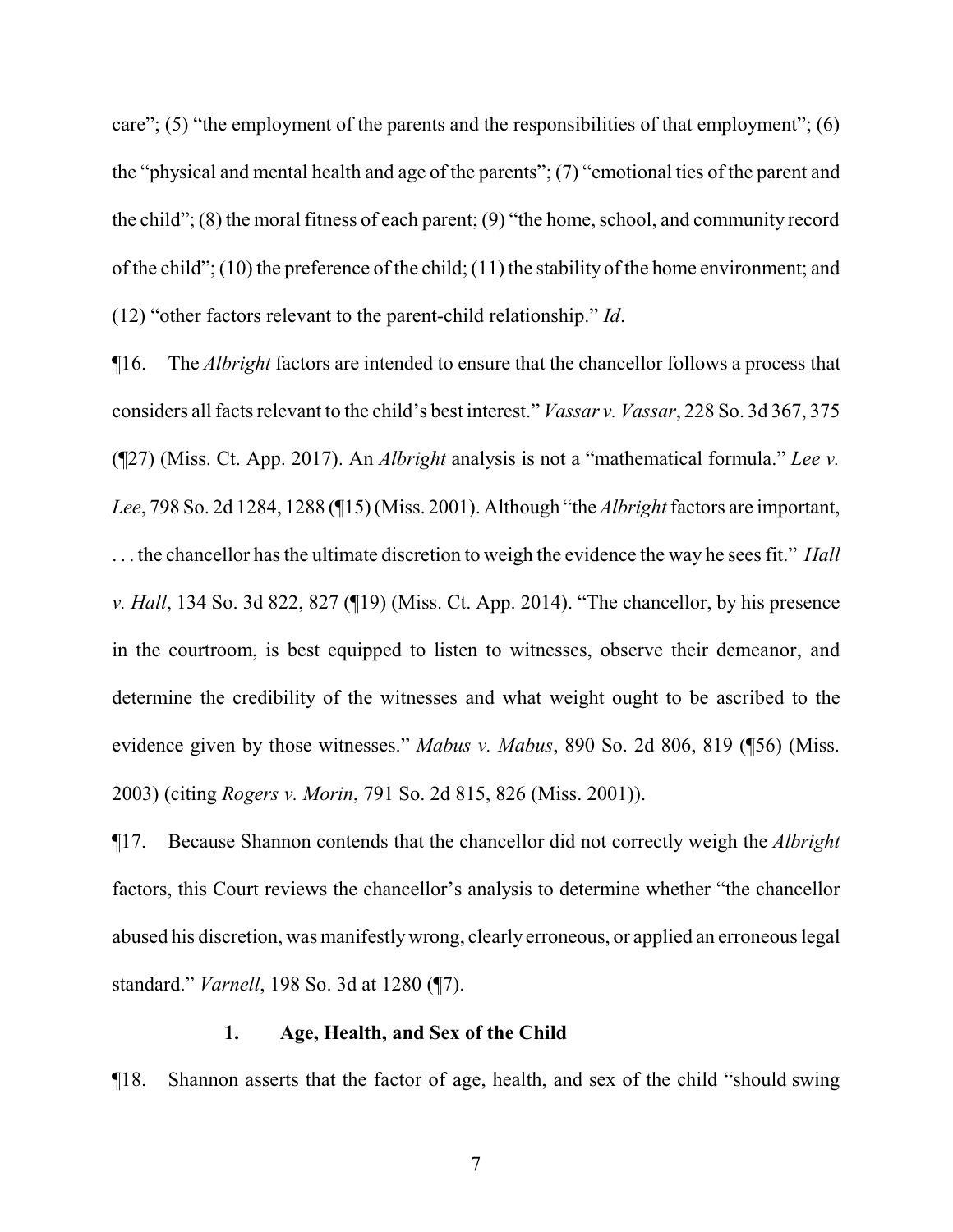slightly in [her] favor based on the tender-years doctrine." She argues that the doctrine, though weakened, still gives a presumption that a mother "is generally better suited to raise two girls," especially when they are "at an age that a mother's influence is important." Shannon claims that this factor should have favored her because of the children's age and sex. However, it is well established that the tender-years doctrine is only a presumption and one of several factors to be considered. *Mercier v. Mercier*, 717 So. 2d 304, 307 (¶15) (Miss. 1998).

¶19. At the time of trial, B.C. was four years old, and E.C. was three years old. The supreme court has ruled that "a child is no longer of tender years when that child can be equally cared for by persons other than the mother." *Id*. Here, the chancellor noted that "since February 5, 2019, the parties have had a true joint physical custody arrangement; two days with one parent, two days with the other parent during the week, and alternating Friday, Saturday and Sunday." He believed that either parent could care for B.C. and E.C.

¶20. Regarding the children's health, the chancellor explained that although B.C. had some degree of Tourette Syndrome, neither parent identified a particular skill set to make one parent better suited in caring for her than the other parent. Additionally, E.C. was found to be in good health other than having recurring ear infections. The chancellor found this factor was neutral. The chancellor's finding is supported by substantial evidence.

#### **2. Continuity of Care Prior to Separation**

¶21. Shannon argues that the chancellor erred by finding that the continuity-of-care factor was neutral. In support of her argument, she asserts that she was the "day-to-day caregiver"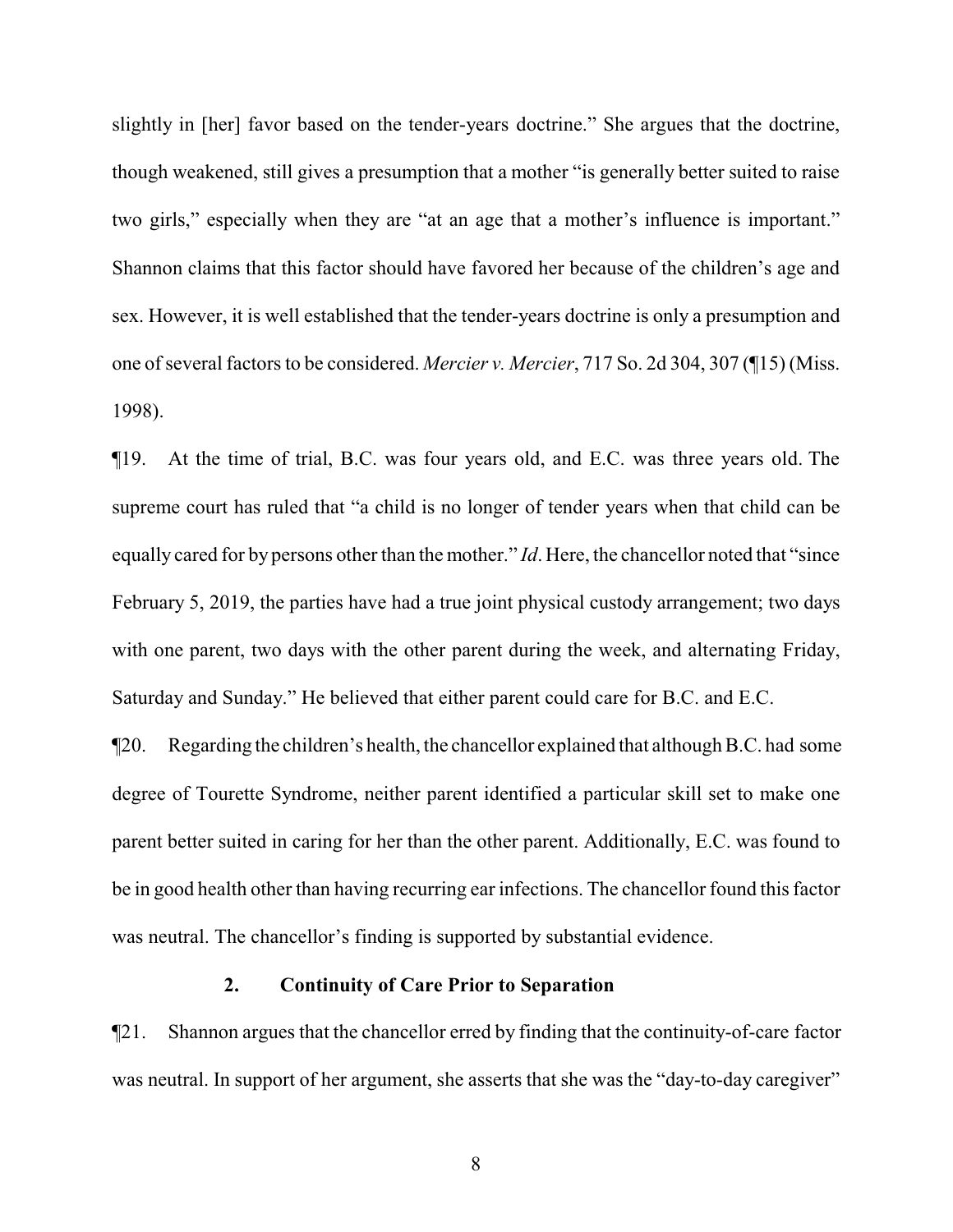of the children prior to and throughout the separation.

¶22. "[T]he original articulation of the *Albright* factors directed the chancery court to consider the continuity of care prior to separation." *Edwards v. Edwards*, 189 So. 3d 1284, 1287 (¶11) (Miss. Ct. App. 2016). However, "the Supreme Court has since held that care after separation must be considered as well." *Id*.

¶23. Shannon asserts that she was the primarycaregiver because she prepared special lunch boxes for the children, fed, bathed, and dressed them, purchased their clothes or picked out their clothes for purchase, and took them to their doctor and dental appointments. Daniel disputed Shannon's assertions and testified that Shannon utilized a nanny and housekeeper more than she represented to the court. Daniel admitted that he too relied on assistance from others when caring for the children.

¶24. The chancellor recognized that both parties cared for the children throughout the marriage and after the separation. A review of the record shows that substantial evidence supported the chancellor's finding that this factor was neutral.

#### **3. Parenting Skills**

¶25. Shannon argues that she has had more time to develop her parenting skills as a stay-athome mom. She contends that the paternal grandparents are heavily involved in the day-today care of the children while they are with Daniel, and his parents' involvement should not be attributed as his parenting skills. Shannon claims that unlike Daniel, she handled all the parenting duties "without the daily assistance of any other person."

¶26. The chancellor acknowledged Shannon's claims that she provided the bulk of the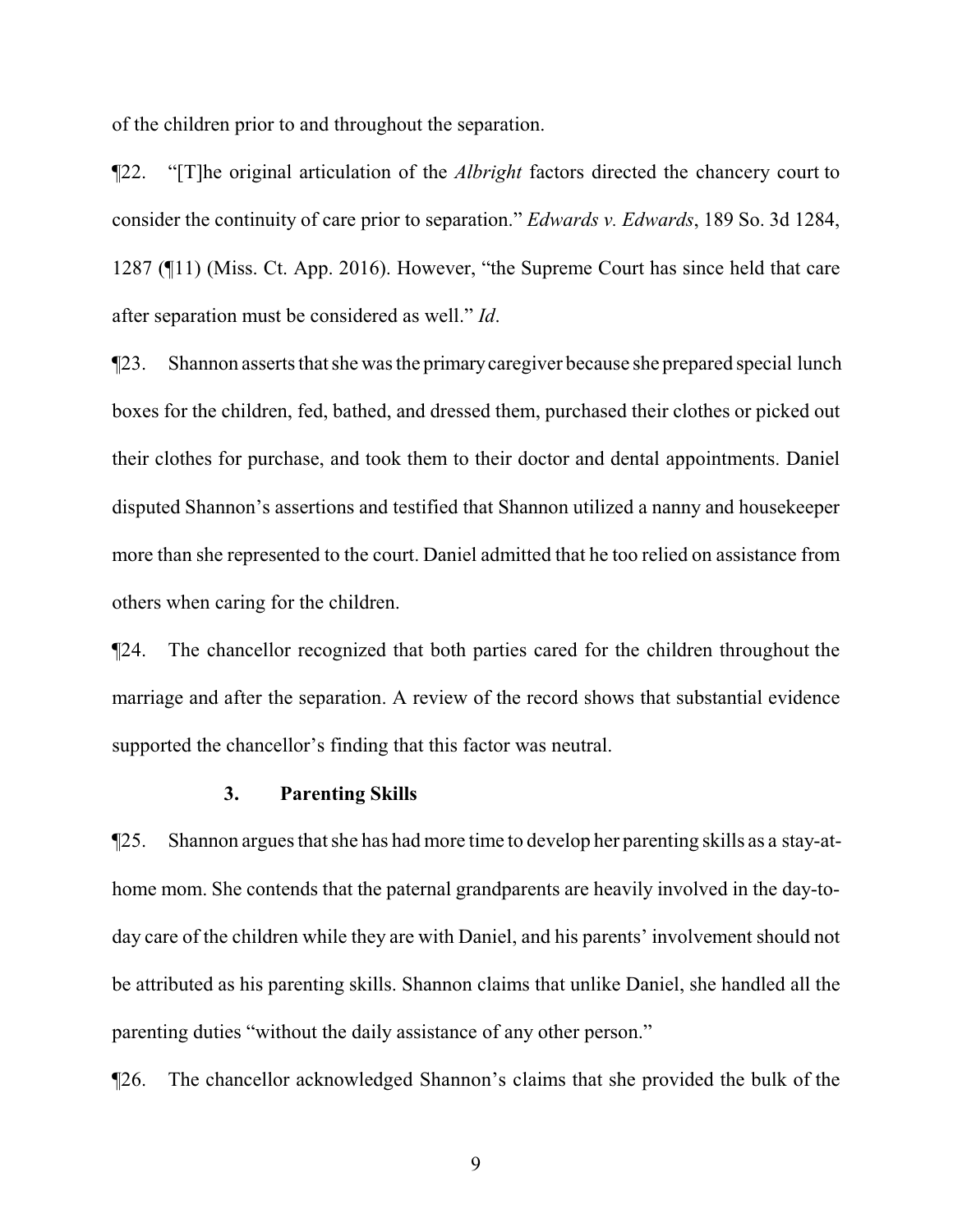physical care, emotional support, discipline, and guidance prior to the temporary jointphysical-custody arrangement. However, the chancellor also noted that Daniel denied Shannon's claim, arguing that he handled just as much caregiving as Shannon did.

¶27. Shannon next takes issue with the fact that both girls were injured in a horse-riding incident, Daniel posted pictures of B.C. sleeping beside a loaded rifle, and Daniel operated heavymachinerywith the girls while consuming alcohol. The chancellor made the following findings with respect to Shannon and Daniel's parenting skills:

Exhibit 4, she says that he exercised poor parental judgment in allowing [B.C.] to sleep in the truck next to a loaded rifle and a visible beer can in a coffee holder. Daniel explains that the child was placed in the truck asleep. He took the picture, and she was immediately placed in the lap of another individual, and that they drove to another location while they were doing deer plots, that she was never unattended with the gun, and that it was not a lapse of judgment on his part. She says it's poor judgment to operate a tractor with B.C. while drinking a beer as set forth in Exhibit 4. Daniel didn't talk about that or rebut it. She says he did not take proper care of their safety while horseback riding resulting in minor injuries to both the girls. Exhibit 5 shows the horse prior to the fall and the text about the injury. Daniel says it was just an accident, neither of the girls were seriously injured, and that it was not an example of providing to provide [sic] for their safety.

While Shannon proceeded to accuse Daniel of exhibiting bad judgment, the chancellor

revealed bad judgment on Shannon's part, stating:

She believes the photos of the alcohol still and liquor bottles, some with alcohol, and some empt[y], are examples of bad judgment. He did not rebut that, but there's no evidence of a DUI. William did not corroborate her story about the lake house and him driving drunk. It's also of note that, if you're going to raise that, the Court's also going to mention the fact that Shannon was at a bar and leaves the bar with a man and gets in a pick up truck and has sex with him in downtown Natchez. So there's alcohol issues perhaps on both sides.

¶28. Shannon argued that she provided the children with a routine, a task she apparently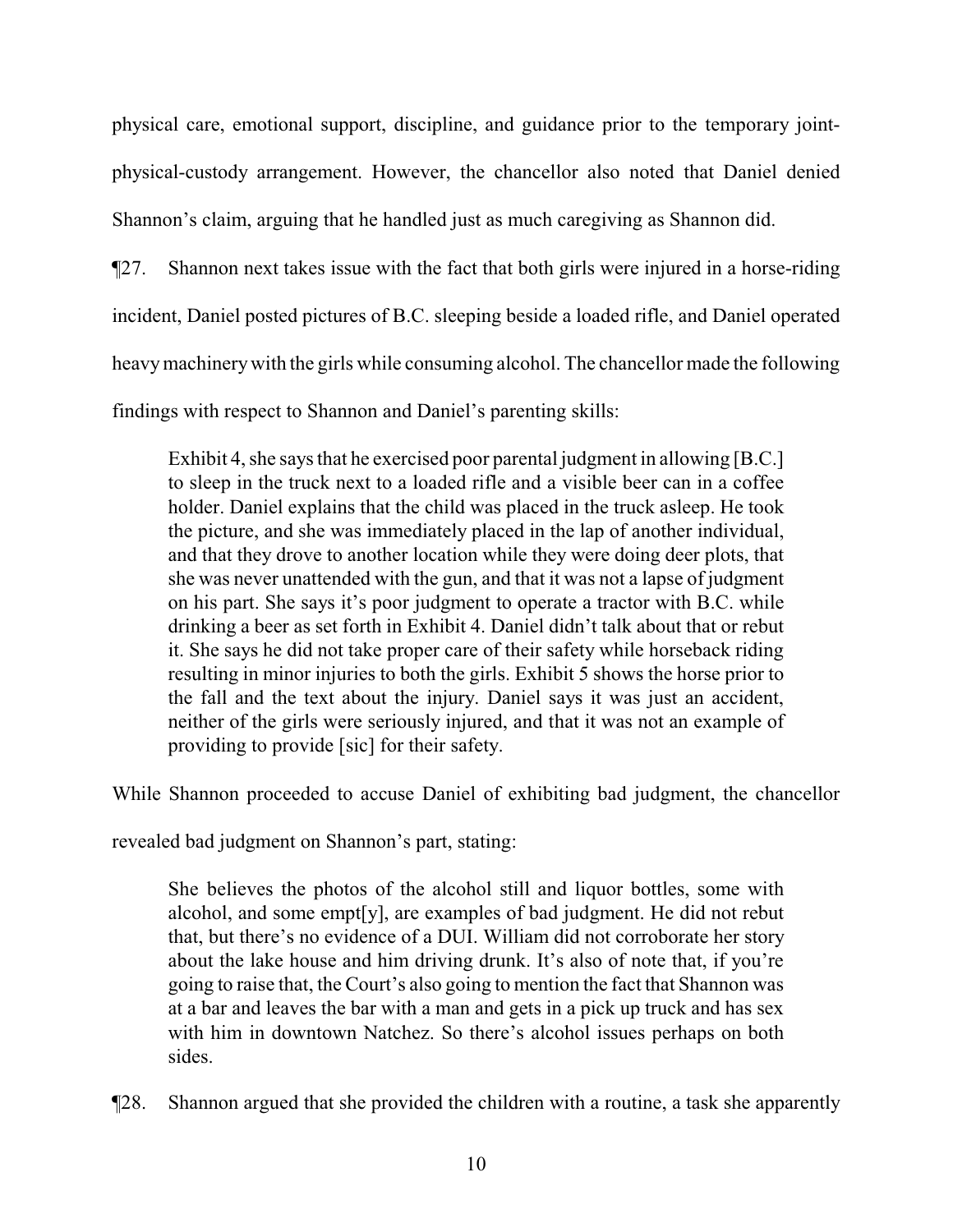felt Daniel was unable to do because he was too orderly. In his opinion, the chancellor found

that Daniel's "orderly" conduct was a positive, stating:

She says that Daniel is obsessed with order and that this throws off his parenting ability of small children. Well, I think stability is one of the issues that children need in their house and being an orderly person certainly is not contrary to parenting and providing a stable environment. [B.C.] - - she said [B.C.] suffers more separation anxiety than [E.C.], and that she actively works to comfort the children. That's not so with Daniel. And there are witnesses that say that [B.C.] has more - - is very anxious, but that [the] separation anxiety is triggered when she's picked up by her mother and runs and tries to hide. She believes that [B.C.] is favored by Daniel and cites [B.C.] having a horse, as an example, and also new clothes as an example. Daniel didn't rebut that. Haley Tosspon tells us that Daniel caused disruption at the school by his excessive coming to have lunch with [B.C.]. She's observed [E.C.] crying and brought to school by her dad and always happy with her mama. She observed Daniel sending out-of-date antibiotic and expired yogurt. She observed Daniel send cold macaroni and cold mashed potatoes for lunch while commenting on the lunchboxes that Shannon sends. She observed Daniel interjecting himself at lunchtime during Shannon's days and said it was more of a show, and [E.C.] more of a behavioral problem and escalated in the last year. What's interesting about Ms. Tosspon's testimony is that she said the rule that Cathedral adopted was because of Daniel, and Kimberly Burkley, the assistant administrator and principal of the elementary, said that just wasn't so. It causes this Court to question what her motivations were in her testimony and how much weight should be given to her observations, especially when there are counterobservations, maybe not in the school setting, but in other setting showing a close relationship between the dad and his two daughters.

¶29. Finally, Shannon contends that the chancellor considered her relationship with her older children as a negative factor and attributed her older children's problems to her parenting skills. Shannon claims that any problems with her older children should equally be attributed to Daniel, as he had raised them for most of their lives. The chancellor stated:

I'm going to repeat this again on another factor, but I do want to make sure that the record reflects that I considered this under parenting skills, and that is Shannon in caring for her other children, specifically William. He did not graduate from high school, that she allows him to stay in her home, and for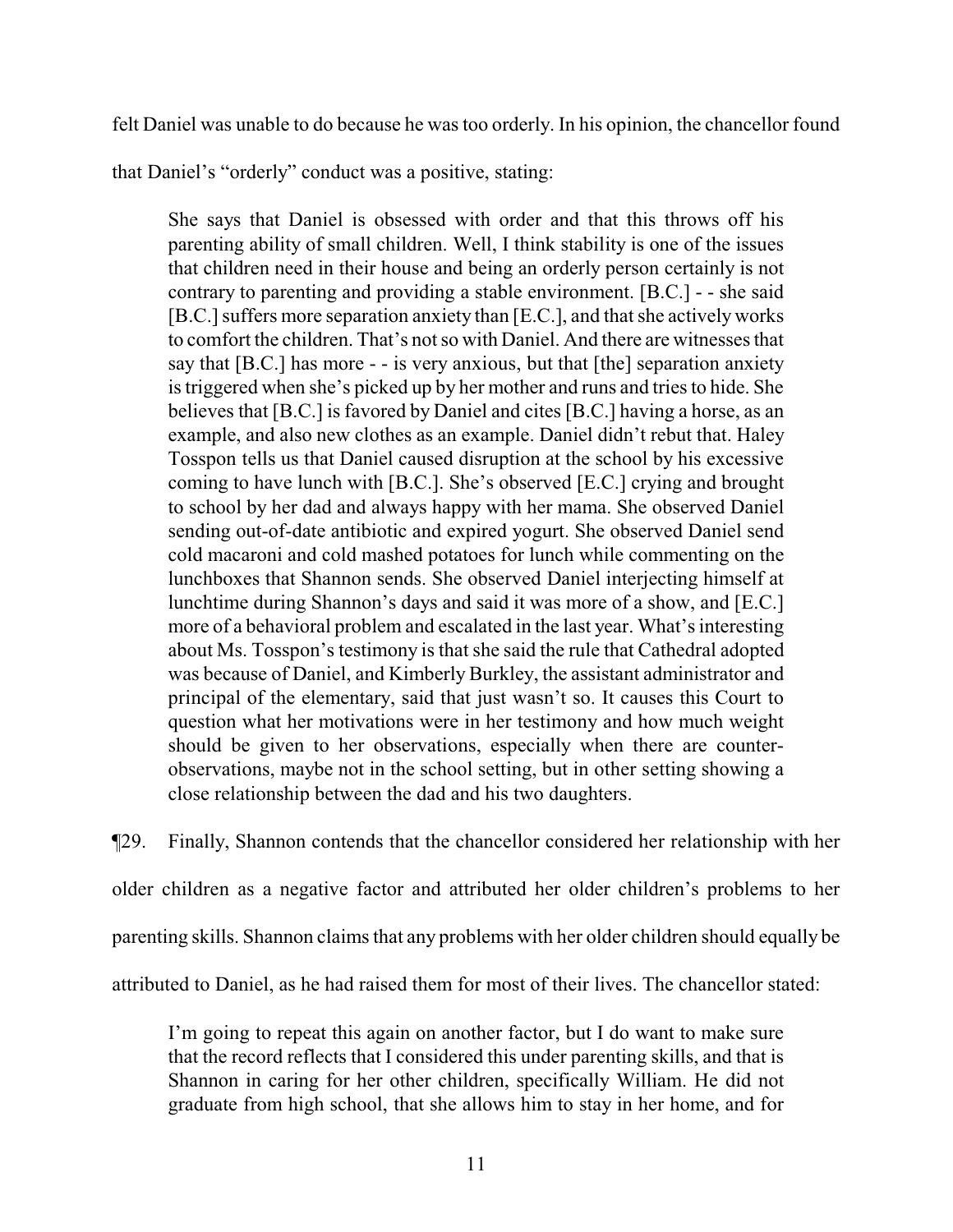extended period, without being employed. He has not made any effort to get his GED and brings his girlfriend over and spends the night with her in Shannon's home against her objections; that her oldest son, Jake, says she is a horrible mother, and I'm not going to give a lot of weight to his testimony because he is intimately tied in with his stepfather, but all the same, you have a child that says and testifies in open court that he has a list in his pocket of all the reasons she's a horrible mother and that she was not invested and engaged in him as he grew up; and we have Abigail who, for whatever reason and whatever motivation left the family home. Shannon still has custody of that child; yet, the child does not live with her when Mr. Case has been removed from the situation. So those are all factors of other children under her care that should be noted.

¶30. Here, the chancellor's opinion reflects that he considered every incident and fact that Shannon mentioned and gave them the weight as he saw fit. Again, we give deference to the weight the chancellor assigned to each factor. *Sanders v. Sanders*, 281 So. 3d 1043, 1050 (¶23) (Miss. Ct. App. 2019). We find no manifest error with the chancellor's findings. We will not disturb his findings where sufficient evidence exists in support of those findings. *Hall*, 134 So. 3d at 825 (¶8).

### **4. Willingness and Capacity to Provide Primary Child Care**

¶31. Shannon argues the chancellor erred by not finding that the factor of willingness and capacity to provide primary child care and employment responsibilities favored her because she had more time to spend with the children and did not work the same long hours as Daniel. According to Shannon, "a parent taking the day-to-day care of the children independently of the outside day-to-day help of other family members is a more stable consistent environment for the children."

¶32. Despite the chancellor's finding that both parents have adequate housing for the children, he found that Shannon's internal family dynamics made her family support group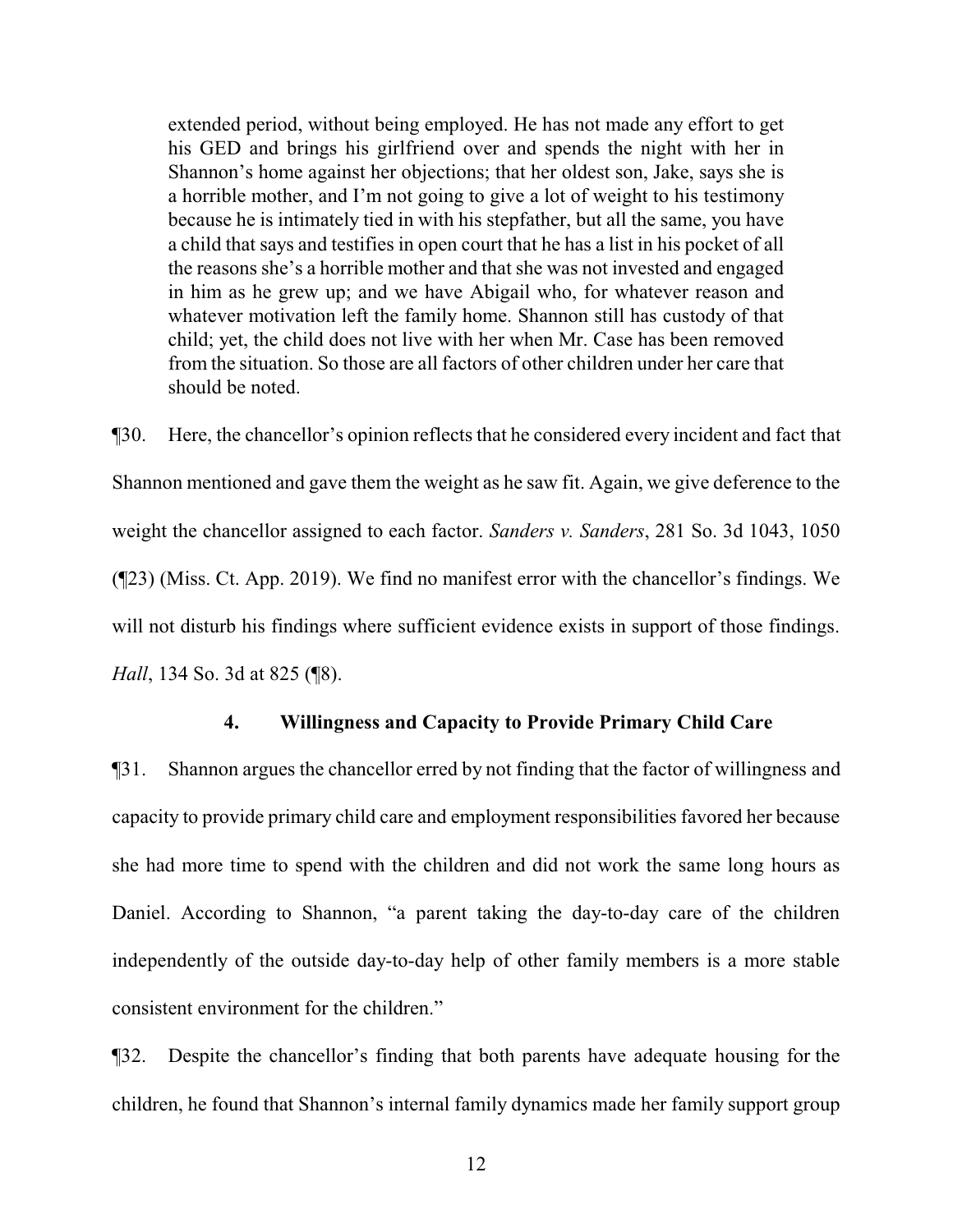"totally inadequate." Although Daniel worked long hours and ran multiple businesses, his schedule was flexible, and he had several familymembers willing to help him with childcare. Daniel's father testified that theywould consider moving closer to Daniel so they could assist with the children, if necessary. Daniel's mother also helped with transportation to and from the girls' school and extra-curricular activities.

¶33. Shannon claims that Daniel's daily need for assistance is evidence of the impact Daniel's employment had on his capacity to provide primary care. The chancellor disagreed, finding Daniel's family support to be a positive element. Furthermore, in addressing the parties' employment responsibilities, the chancellor noted Shannon's desire to return to college, which would naturally result in her relinquishing her status as a stay-at-home mom to an extent.

¶34. This Court has held that "this factor [can] be applied in two ways: either to prefer a parent who draws an income over one who does not, or, more often, to prefer a parent who works less or not at all and can therefore spend more time with his children." *Owens v. Owens*, 950 So. 2d 202, 210 (¶26) (Miss. Ct. App. 2006). Although Shannon would have liked the chancellor to apply the latter, he was within his discretion to apply the former, which he did. The record supports the chancellor's findings as to this factor.

# **5. Employment of Each Parent and Employment Responsibilities**

¶35. Shannon was unemployed, and Daniel was self-employed. Although Daniel worked, he arranged for childcare when needed and maintained that his schedule is flexible. We find no issue with the chancellor's analysis of this factor.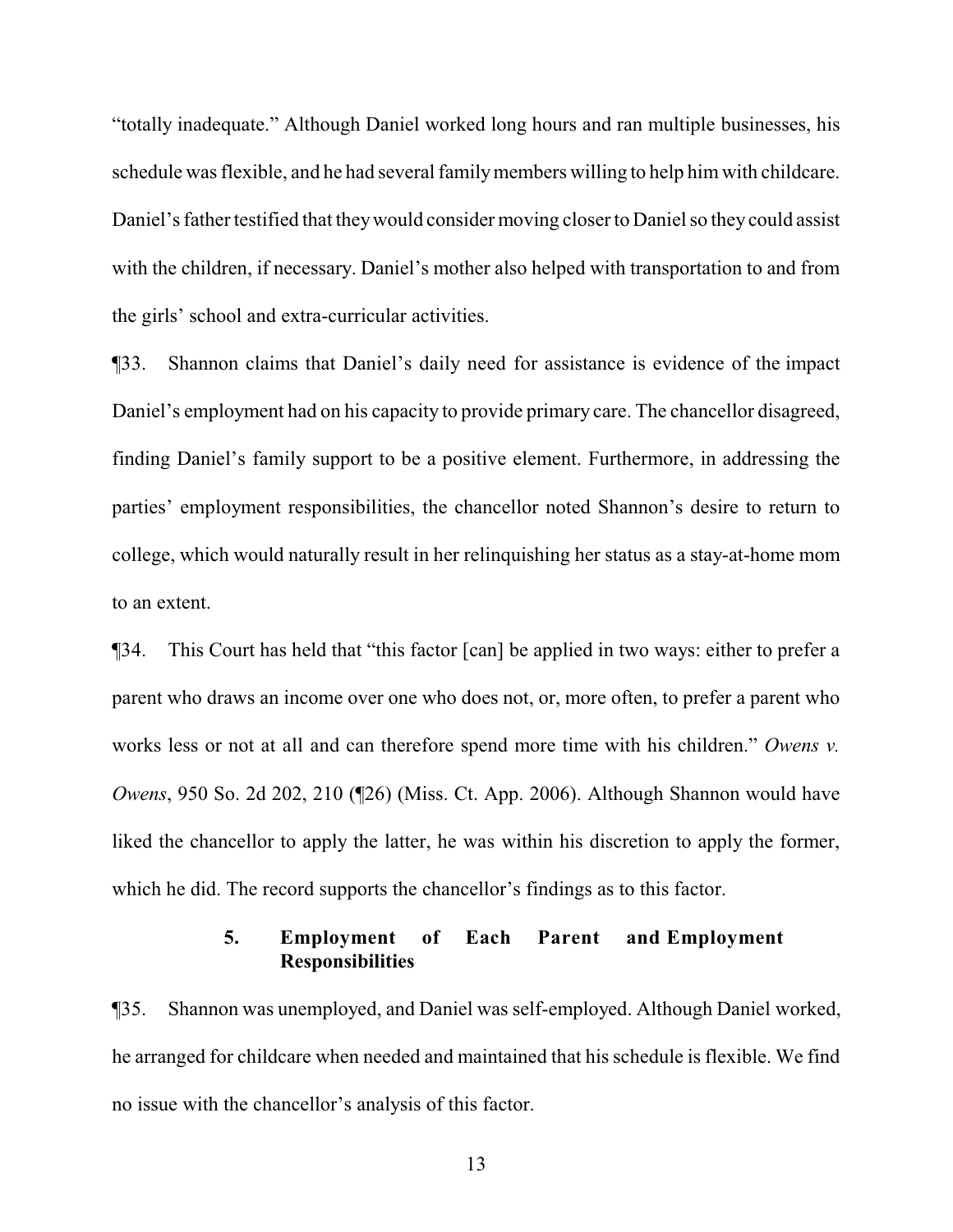¶36. Finally, it is worth noting that Shannon takes issue with the fact that the chancellor rarelystated whether a factor favored her or Daniel. "The chancellor must address each factor that is relevant to the case, but [he] does not have to decide that each factor favors one parent or the other." *Sanders*, 281 So. 3d at 1050 (¶23) (citing *Harden v. Scarborough*, 240 So. 3d 1246, 1251 (¶11) (Miss. Ct. App. 2018)). "Nor does *Albright* require that 'custody must be awarded to the parent who "wins" the most factors.'" *Id*. Rather, "the chancellor is simply required to address and consider the relevant factors in determining what custody arrangement would be in the child's best interest." *Id*.

¶37. A review of the record shows that the chancellor properly considered all evidence and testimony before him. In his opinion, the chancellor addressed each factor and properly articulated his rationale for each. This analysis resulted in Daniel being awarded custody of B.C. and E.C. As to Shannon's argument that the chancellor erred in his *Albright* analysis, we give deference to the weight that the chancellor assigned to each *Albright* factor. This Court will not re-weigh the evidence. In considering the children's best interest and welfare, the record establishes that substantial credible evidence supported the chancellor's ruling. Therefore, this final contention is without merit.

### **6. The Physical and Mental Health and Age of the Parents**

¶38. While the chancellor did not indicate whether the factor of physical and mental health and age of the parents favored either party, Shannon argues that this factor is neutral. Both parties are approximately forty years old and in good physical health. Shannon and Daniel have a history of depression and anxiety and take medication for these issues. Daniel also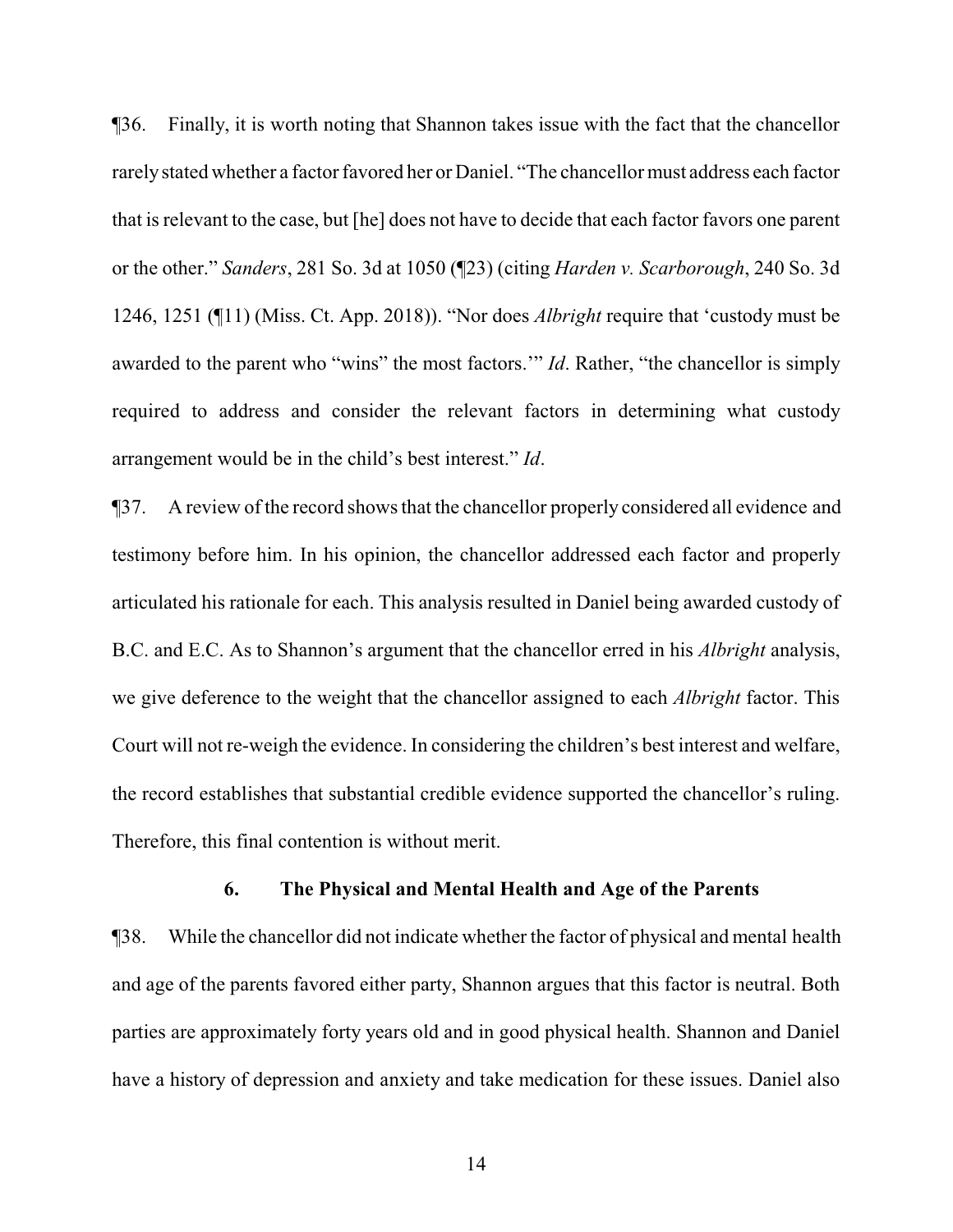manages hypertension and according to Shannon, suffers from mild Tourette Syndrome. Shannon presented no medical documentation to support her diagnoses.

¶39. Shannon claimed that Daniel abused alcohol. In support of her claim, Shannon cites to an incident at the lake house, Daniel's credit card statements that reflect alcohol purchases, and a still located on the property. Shannon now claims that the chancellor continued to mention her sexual encounter at a Natchez bar and implies that the chancellor was punishing her for her actions. On the contrary, after discussing Shannon's testimony regarding Daniel's alcohol use, the chancellor referenced the incident to call attention to Shannon's own alcohol use and subsequent actions.

¶40. Next, Shannon argued that Daniel had psychological problems. Specifically, Shannon testified that Daniel told her he heard voices on three separate occasions. The chancellor expressed his concern regarding the credibility of Shannon's accusation since she failed to mention the incident to her therapist, Dr. Patricia Brawley.

¶41. Daniel accused Shannon of having a drug problem. The court ordered Shannon to submit to drug testing, and she passed each test. The chancellor noted that there were no drug tests to support Daniel's contentions. We reiterate that the chancellor is "vested with the responsibility to hear the evidence, assess the credibility of the witnesses, and determine ultimately what weight and worth to afford any particular aspect of the proof." *Garner v. Garner*, 283 So. 3d 120, 140 (¶84) (Miss. 2019). For the above reason, we find substantial evidence supports the chancellor's findings of facts as to this factor.

# **7. Emotional Ties of the Parent and Child**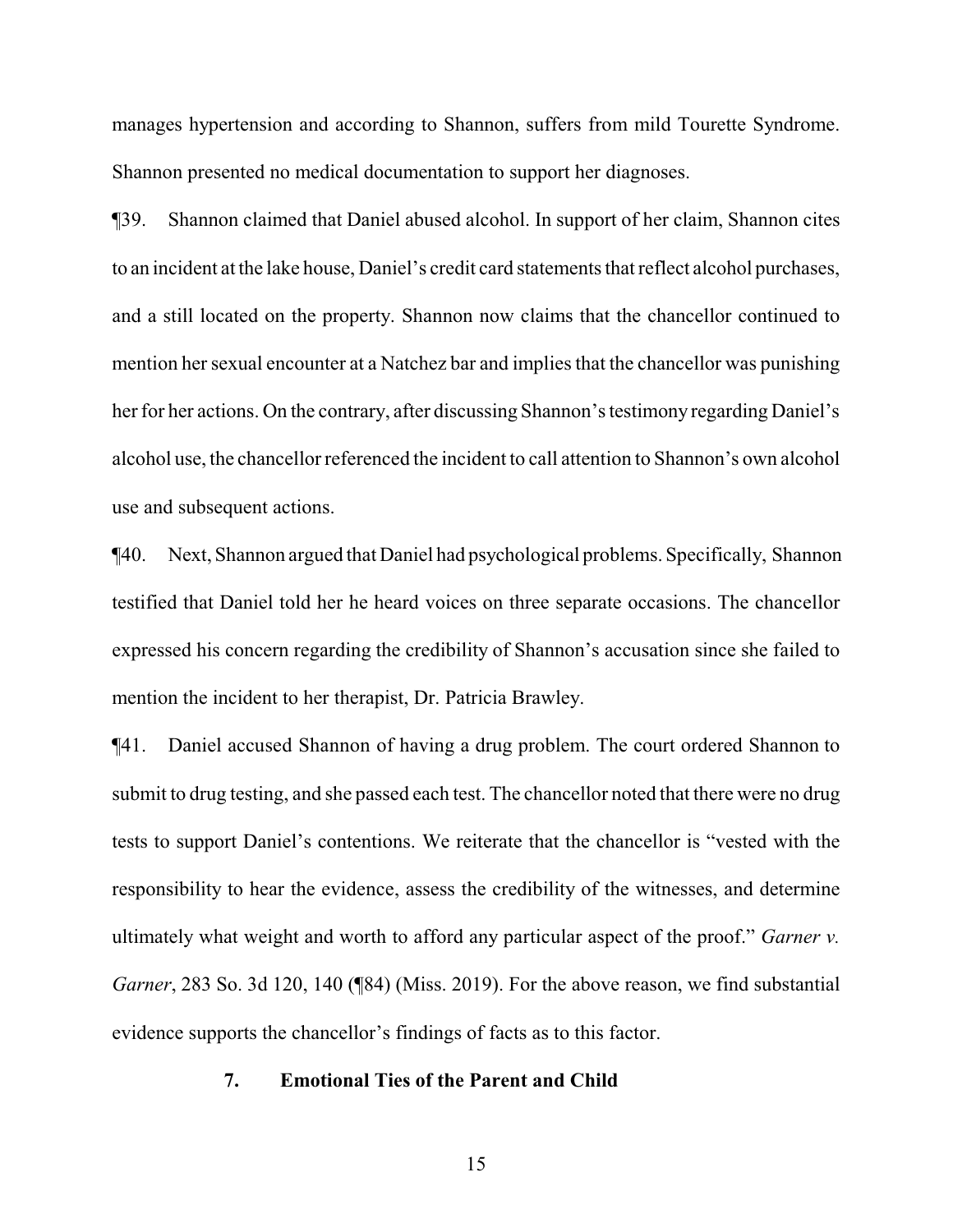¶42. Although the chancellor noted that B.C. would attempt to run and hide from Shannon, the chancellor found that the children were bonded emotionally to both parents. The chancellor found that the testimony was undisputed that both parents love their children. We find that chancellor did not err in his analysis here.

#### **8. Moral Fitness**

¶43. The chancellor did not give Shannon or Daniel the benefit of the moral-fitness factor. According to Shannon, the chancellor referenced her sexual activities in almost every factor but failed to apply the same "disdain" to Daniel's extramarital affairs, despite the fact that this was an adultery-grounded divorce.

¶44. Here, both parties engaged in extramarital affairs—Daniel before the separation, and Shannon after the separation. While Daniel first engaged in an extramarital affair, the chancellor noted that between January 2019 and June 2020, Shannon had sexual relations with five different men. Shannon explained that her medication caused the increase in her sexual encounters. The chancellor expressed his concern with Shannon's reasoning, noting that Shannon had not reported the medication's side effect to a medical professional. Regardless, "where both parties engage in extramarital affairs, neither should get the benefit of a finding of moral fitness." *Lawrence v. Lawrence*, 956 So. 2d 251, 260 (¶34) (Miss. Ct. App. 2006) (citing *Fulk v. Fulk*, 827 So. 2d 736, 740 (¶15) (Miss. Ct. App. 2002)). We find that the record supports the chancellor's finding.

#### **9. Home, School, and Community Record**

¶45. At the time of trial, B.C. was four years old and E.C. was three years old. Both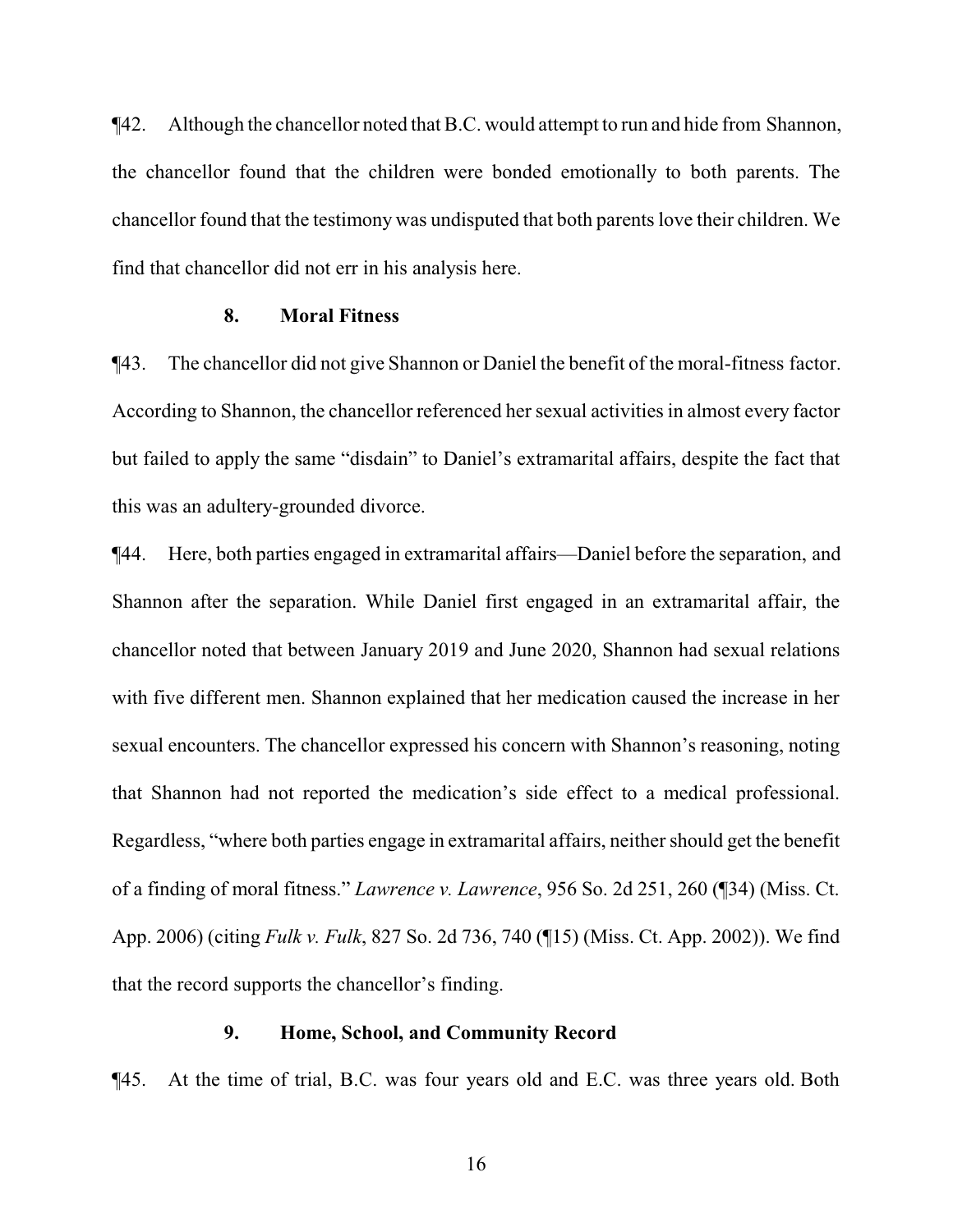children attended Cathedral Elementary School.

¶46. The chancellor did not express if the factor of their home, school, and community record favored either parent. However, the chancellor acknowledged the observations of the girls' teacher, Hayley Tosspon. She testified that B.C. was shy, timid, quiet, reserved, and sad the previous year; while E.C. was outgoing and happy. Tosspon also discussed Daniel's involvement at the school. The chancellor addressed Tosspon's statement that a change in the school policy forbidding parents from walking down the hallway or coming into the classroom was based on Daniel's frequent visits to have lunch with B.C. The chancellor found the statement was inaccurate and noted that the girls' principal, Kimberly Burkley, contradicted Tosspon's testimony testifying that the school's policy change was not specifically enacted because of Daniel's actions.

¶47. It is the chancellor's role to weigh and assess the credibility of the witnesses and the weight of the evidence before it. *See Chamblee v. Chamblee*, 637 So. 2d 850, 859 (Miss. 1994) ("The chancellor, as the trier of fact, evaluates the sufficiency of the proof based on the credibility of witnesses and the weight of their testimony."); *see also Rainey v. Rainey*, 205 So. 2d 514, 515 (Miss. 1967). We find that the chancellor's determination is supported by substantial credible evidence.

#### **10. Children's Preference**

¶48. The children, being four and three, are too young to assert a preference. There was no error in the chancellor's analysis of this factor. *See Roley v. Roley*, 329 So. 3d 473, 505 (¶101) (Miss. Ct. App. 2021).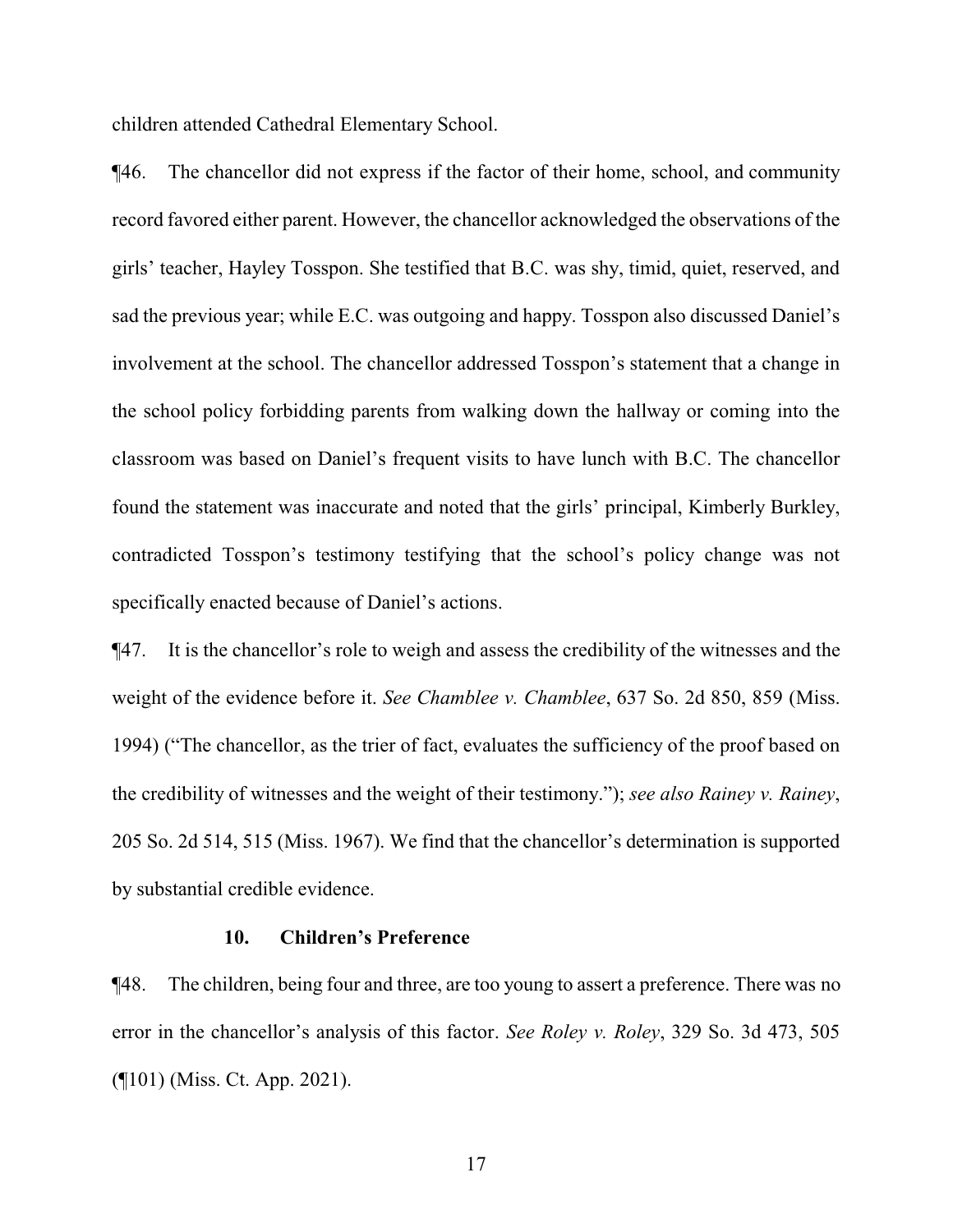#### **11. Stability of the Home Environment**

¶49. Shannon claims the chancellor erroneously considered the issues with her older children and her lack of extended family under the factor of stability of the home environment. Specifically, Shannon argues the chancellor overemphasized the extended family portion of his analysis.

¶50. The chancellor did not specifywhether Shannon or Daniel received the benefit of this factor. However, in analyzing this factor, the chancellor explained that the problems Shannon had with her older children and the lack of extended family were factors relating to the stability of the relationships around Shannon. The chancellor found that not only did Daniel have extended family, he had extended family willing to move if needed to assist with the children.

¶51. Shannon argues that she provided the children with a routine, a trait she felt Daniel was unable to do because he was too orderly. While Shannon deemed Daniel's need for order as a negative, the chancellor felt that an "orderly person" contributed to a stable environment for the children. Further, the chancellor recognized that although both Shannon and Daniel provided testimony regarding their church attendance and participation, their pastor corroborated Daniel's church involvement more so than Shannon's. The chancellor's last observation under this factor expresses a concern that there were "a lot of things" that the chancellor did not know and that those unknown issues did not "reflect positively upon Shannon." The record contains substantial evidence to support the chancellor's findings.

### **II. Whether the chancellor erred in his application of the** *Ferguson*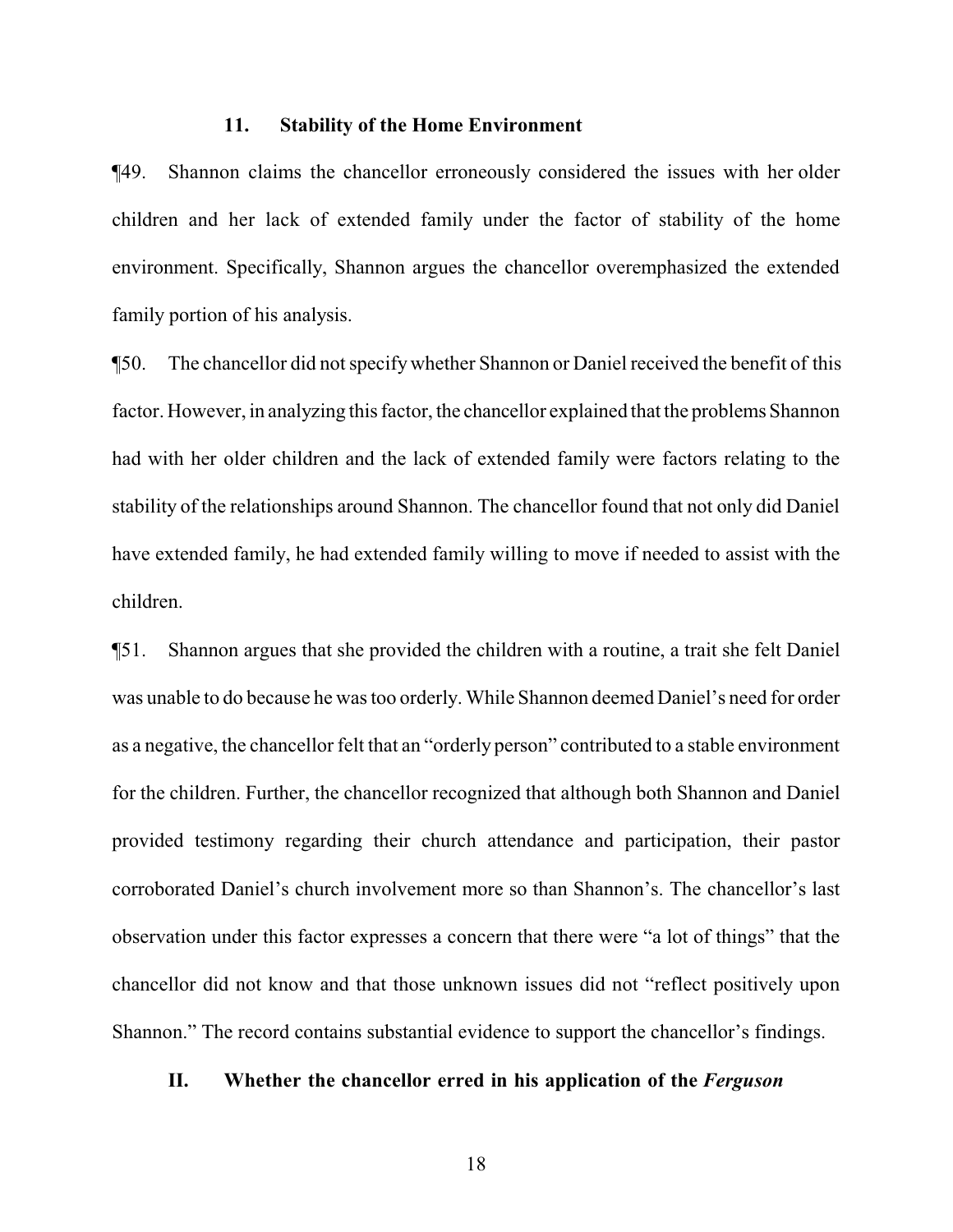#### **factors.**

¶52. Shannon claims the chancellor erred in the distribution of the marital assets. Specifically, Shannon takes issue with the date of demarcation and miscalculation errors on the part of the chancellor. "Mississippi law requires equitable distribution of the marital estate during divorce proceedings." *Reynolds v. Reynolds*, 287 So. 3d 1019, 1023 (¶8) (Miss. Ct. App. 2019) (quoting *Griner v. Griner*, 235 So. 3d 177, 184 (¶9) (Miss. Ct. App. 2017)). "When the parties request that the chancellor resolve the issue of property division, the chancellor must do three things: (1) classify the parties' assets as marital or separate, (2) value those assets, and (3) divide the marital assets equitably." *Id*. (quoting *Burnham v. Burnham*, 185 So. 3d 358, 361 (¶12) (Miss. 2015).The chancellor must employ the factors set forth in *Ferguson*.

¶53. The *Ferguson* factors are the following:

- (1) contribution to the accumulation of property;
- (2) dissipation of assets;
- (3) the market or emotional value of the assets subject to distribution;
- (4) the value of assets not subject to distribution;
- (5) the tax and economic consequences of the distribution;
- (6) the extent to which property division may eliminate the need for alimony;
- (7) the financial security needs of the parties; and
- (8) any other factor that in equity should be considered.

*Ferguson*, 639 So. 2d at 928. "[E]quitable distribution of property does not necessarily mean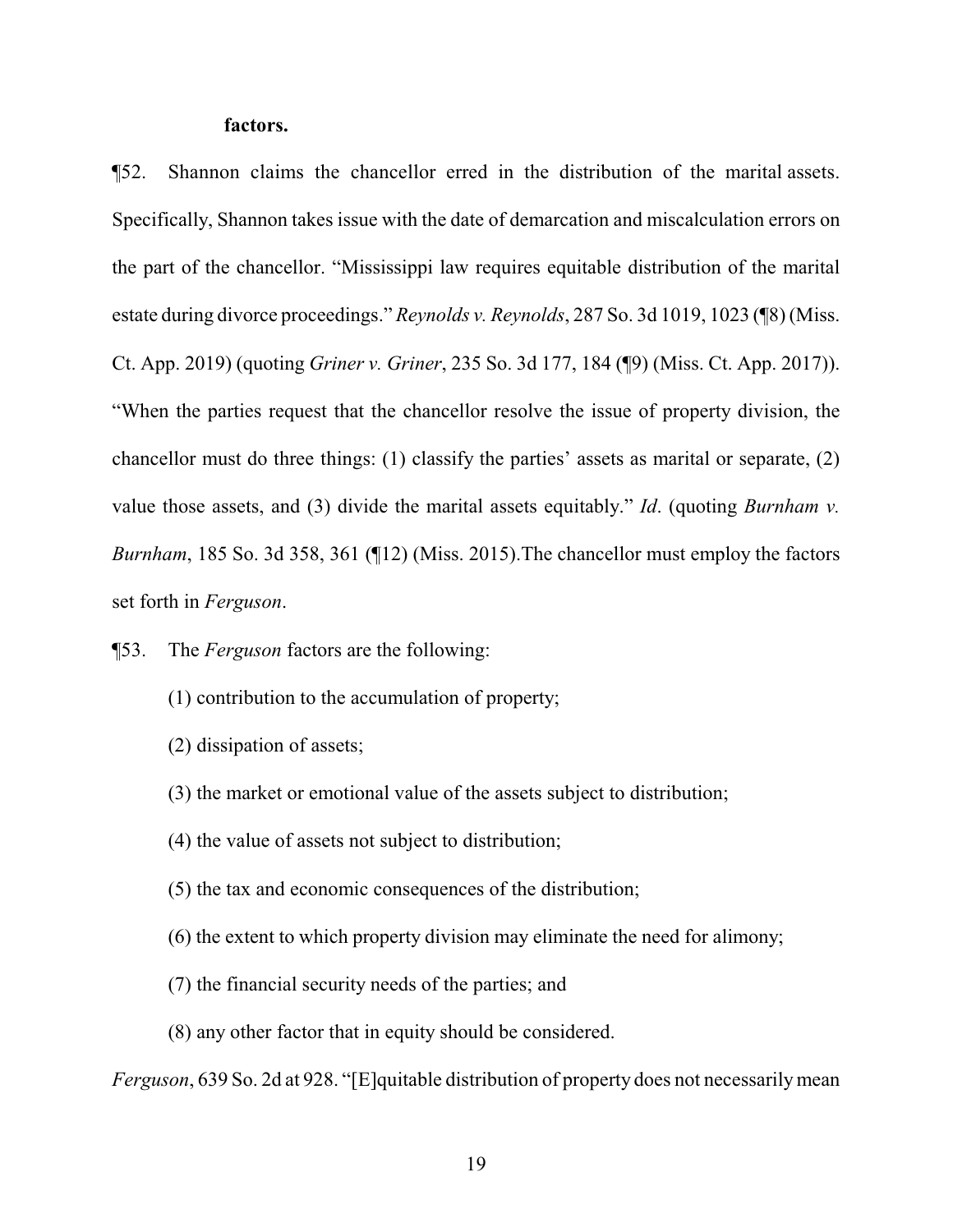an equal division of property." *Reynolds*, 287 So. 3d at 1024 (¶9) (quoting *Carter v. Carter*, 98 So. 3d 1109, 1113 (¶11) (Miss. Ct. App. 2012)). Instead, "fairness is the prevailing guideline in marital division." *Id*. (quoting *Ferguson*, 639 So. 2d at 929). This Court, in reviewing a chancellor's judgment, only analyzes the chancellor's findings in applying the *Ferguson* factors; "we do not conduct the *Ferguson* analysis anew." *Id*. (quoting *Carter*, 98 So. 3d at 1112 (¶9)). We must allow the distribution to stand as long as the chancellor properly applies *Ferguson*. *Id*.

#### **A. Date of Demarcation for Property Valuation**

¶54. Shannon argues that the chancellor abused his discretion by using a date (January 31, 2019) closest to the parties' temporary order (February 5, 2019) as the date of demarcation to value marital assets. According to Shannon, "the chancellor committed manifest error by determining the line of demarcation to be January 31, 2019 then choosing to selectively use the value of some assets nine to fifteen months after the line of demarcation" and the Koerber report. Shannon argues that the chancellor should have used a demarcation date of January 31, 2020, and Bivins' report because that date was closer to the values the chancellor used for some of the couple's assets. Based on Shannon's calculations, the entire marital estate would have been valued at \$2,794,347 if applying Daniel's twenty-five percent ownership in Delta Paradise LLC or \$3,134,357 if applying a thirty-three percent ownership as Shannon requested.

¶55. "The law in Mississippi is that the date on which assets cease to be marital and become separate assets, what we refer to as the point of demarcation, can be either the date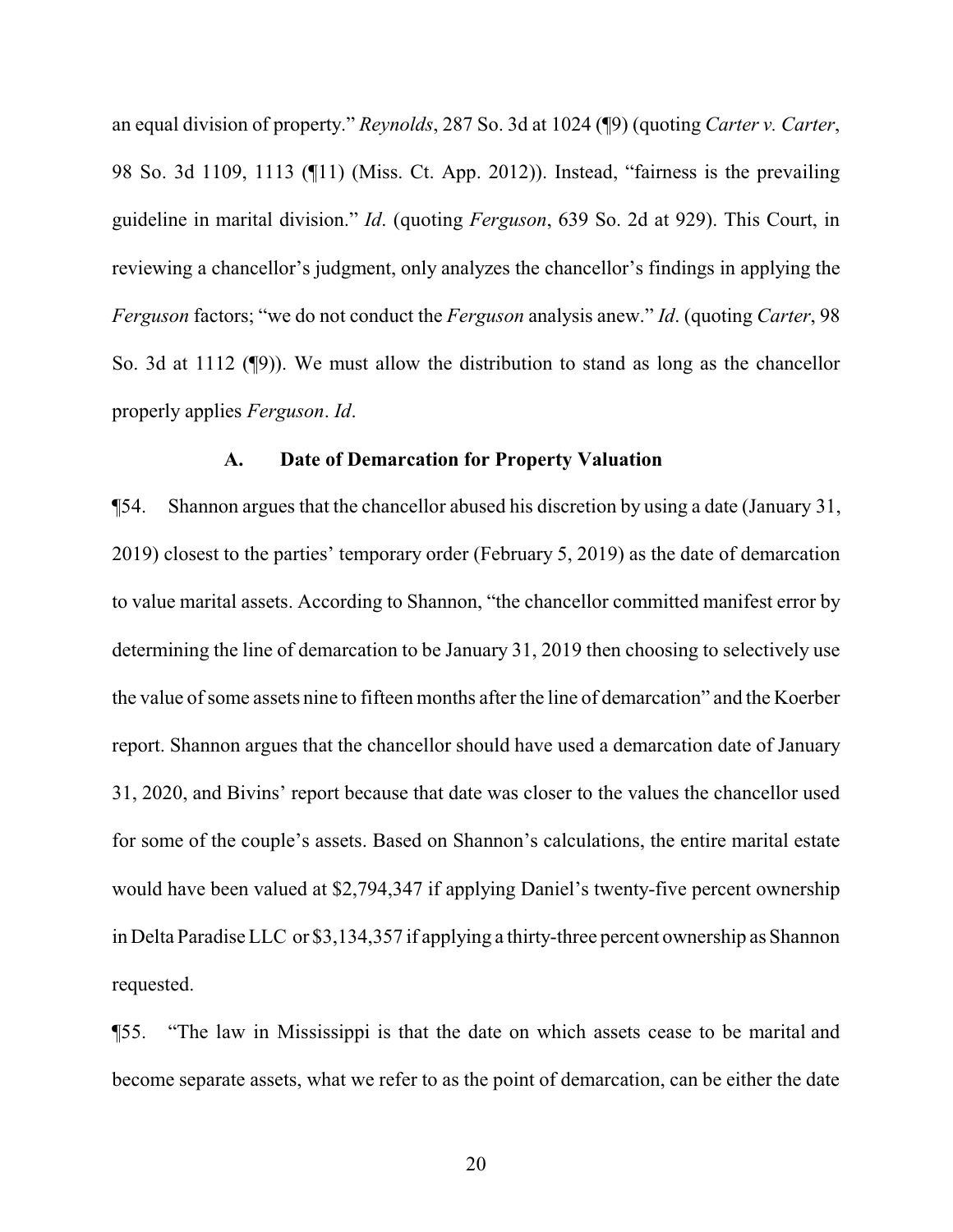of separation (at the earliest) or the date of divorce (at the latest). Ultimately, however, the chancellor has the discretion to draw the line of demarcation." *Wilderman v. Wilderman*, 301 So. 3d 787, 794 (¶12) (Miss. Ct. App. 2020) (quoting *Billingsley v. Billingsley*, 240 So. 3d 422, 433 (¶32) (Miss. Ct. App. 2017)). The date the chancellor chose was the end of the month, five days before the date of the temporary order.<sup>6</sup> Here, the chancellor had full discretion to use either the January 31, 2019 date or the January 31, 2020 date as the date of demarcation. Finding no error in the chancellor's ruling, this issue is without merit.

#### **B. Miscalculations**

¶56. The basis of Shannon's argument concerning the equitable distribution of property centers around mathematical miscalculations on the part of the chancellor. Shannon argues that the chancellor made mathematical errors in assigning value to the parties' marital property. We agree that there were some errors in computation but do not find that they warrant reversal. As a result of the mathematical errors being factored into the equation of equitable distribution, Shannon did not receive the \$34,874.50 to which she was entitled. The parties provided the chancellor with a list of marital property and values associated with each as supported by their individual experts. We will address the miscalculations and Shannon's arguments in turn.

# **i. Lake House**

¶57. Shannon argues that the chancellor should have determined that the value of the lake

<sup>&</sup>lt;sup>6</sup> In assessing the interests of the parties in an ongoing business and in valuating those interests, making that determination at the end of the month nearest that date is generally appropriate.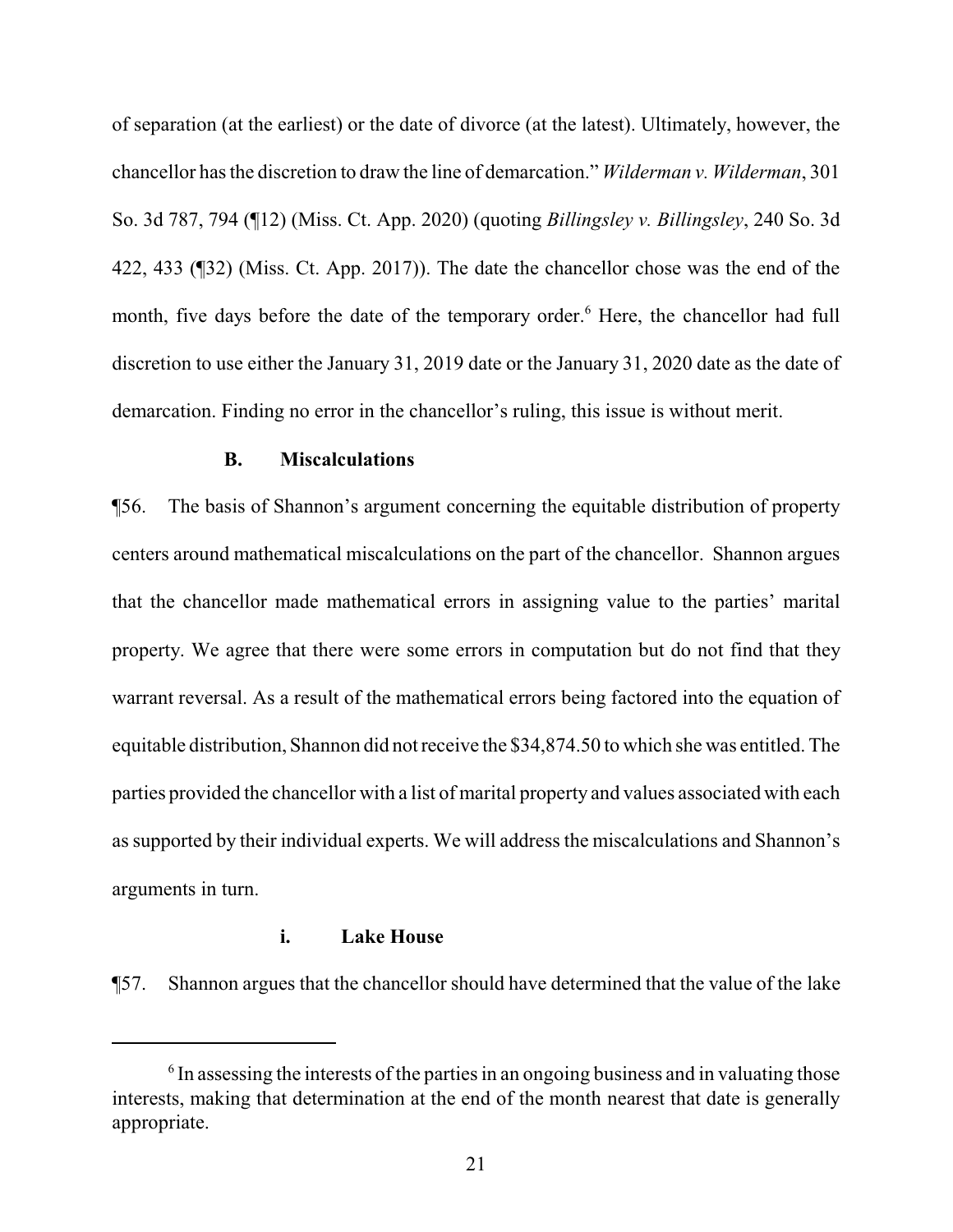house was \$275,000, as represented in the former couple's financial documents submitted to the court.<sup>7</sup> A line of credit secures the lake house in the amount of \$228,392, which was included in the JAWS Investments business valuation. According to Shannon, if the chancellor had accepted the \$275,000 as the lake house value and subtracted the \$228,392 balance owed on the line of credit, the lake house would then have a net equity of \$45,608. ¶58. Instead, the chancellor accepted Daniel's October 2019 lake house appraisal value of \$188,000, as listed in his most recent financial statement. *See Marter v. Marter*, 95 So. 3d 733, 739 (¶20) (Miss. Ct. App. 2012) ("A chancery court's findings on valuation may be accomplished by adopting the values cited in the parties' [Uniform Chancery Court Rule] 8.05 financial disclosures, in the testimony, or in other evidence."). The chancellor zeroed out the value of the lake house when considering the \$228,392 debt associated with the lake house. The chancellor did not err in ruling that the lake house had no equity and therefore no value for equitable distribution.

#### **ii. F-150 Truck**

¶59. Shannon argues, and Daniel admits, that the \$69,749 debt on a Ford F-150 truck was counted twice by the chancellor. The chancellor awarded each party their respective vehicles and ordered them to pay the debt associated with each. Shannon complied and paid the debt in full. However, the debt of Shannon's F-150 was also deducted from the value of Case Land Company. Therefore, the value of Case Land Company should be increased by \$69,749. The chancellor assigned Case Land Company a negative \$10,220 value, when the

<sup>7</sup> Daniel's financial statement was dated December 3, 2018; and Shannon's financial statement was dated January 24, 2019. *See* UCCR 8.05.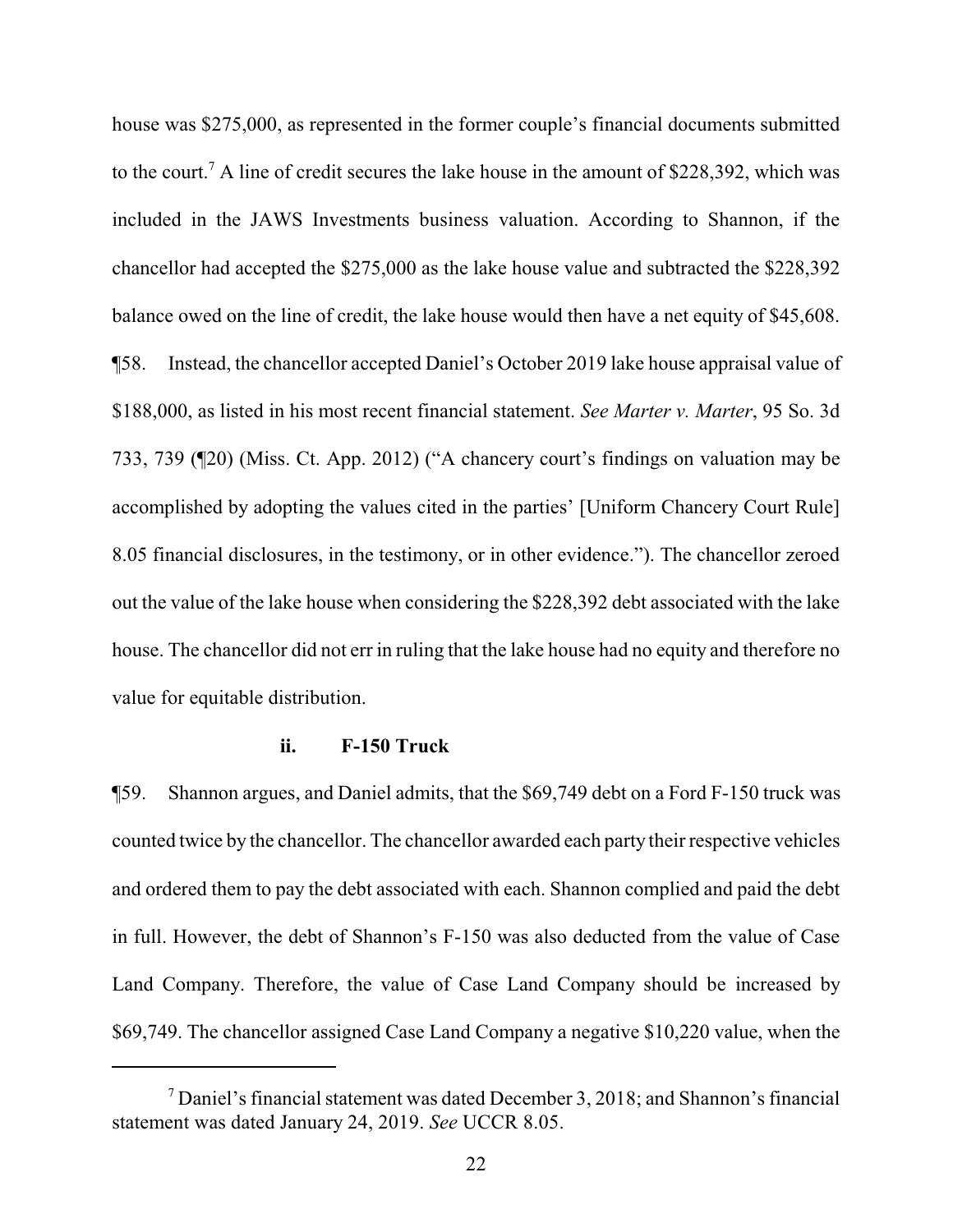true value, with the addition of the \$69,749, was actually \$59,529. This value should be adjusted into the equitable distribution.

#### **iii. Marital Home**

¶60. The chancellor used the sale of the marital home to determine its contribution to the equitable distribution. Shannon argues that the chancellor should have used the \$1,000,000 home value found in her financial statement as it was the value nearest the line of demarcation and a more credible value than the \$1,100,000 value listed in Daniel's financial statement. A line of credit secured the marital home in the amount of \$375,159, which was included in the Case Land Company business valuation. According to Shannon, if the chancellor had accepted the \$1,000,000 as the marital home value and subtracted the \$375,159 balance owed on the line of credit, the marital home would then have a net equity of \$624,841.

¶61. The chancellor was presented with all financial documents in determining the correct value to place on the home, including the parties' Rule 8.05 financial statements and the closing disclosure from the sale of the marital property. The marital home was sold in March 2020, and the chancellor awarded Shannon the entire amount of home equity, \$203,711.80. The chancellor chose to use the actual figure from the closing disclosure instead of the figures listed in the parties' Rule 8.05 financial statements or appraisals. It was within the chancellor's discretion to use the actual sale figure, and we find no abuse of discretion in the chancellor's determination. *See Marter*, 95 So. 3d at 739 (¶20) ("A chancery court's findings on valuation may be accomplished by adopting the values cited in the parties' 8.05 financial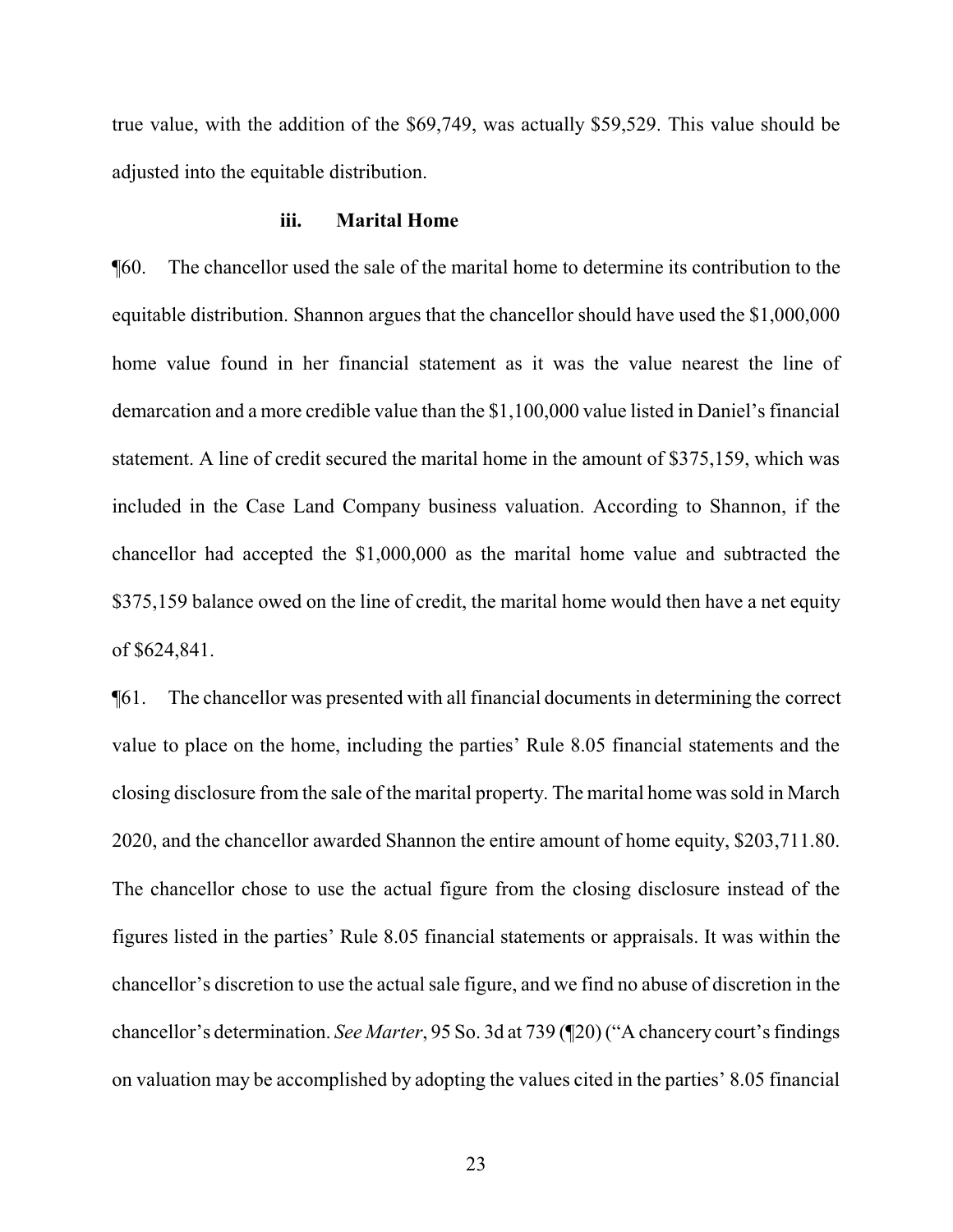disclosures, in the testimony, or in other evidence."); *see also Byrd v. Byrd*, 100 So. 3d 443, 449 (¶16) (Miss. 2012) ("The chancellor was presented [an appraisal value and a purchase price] in determining the correct value to place on the home. The chancellor chose the purchase price based on his factual findings, and we find no abuse of discretion in the chancellor's valuation of the Duncan residence.").

#### **iv. Cameron's Creek Properties**

¶62. Shannon argues that Cameron's Creek Properties LLC should have been separately valued by the Koerber Report. She claims that Koerber's failure to value the business separately resulted in a loss of equity to her.

¶63. Cameron's Creek Properties owned 183 acres adjacent to the marital property on Airport Road. A line of credit secured the 183 acres. The 183 acres were secured in the amount of \$422,629, which was included in the Case Land Company business valuation. According to Shannon, to calculate the equity in Cameron's Creek Properties, the chancellor should use the values presented in Koerber's report giving the 183 acres a value of \$818,520, minus the \$422,629 balance owed on the line of credit, resulting in an asset value of \$395, 891.

¶64. First, we must note that the \$818,520 value used byShannon from the Koerber Report is the "book value" for the property, not the "estimate fair market value" used by the chancellor. Second, for valuation purposes, testimony shows that Cameron's Creek Properties was considered and accounted for as an asset of its parent company, Case Land Company. "[T]he foundational step to make an equitable distribution of marital assets is to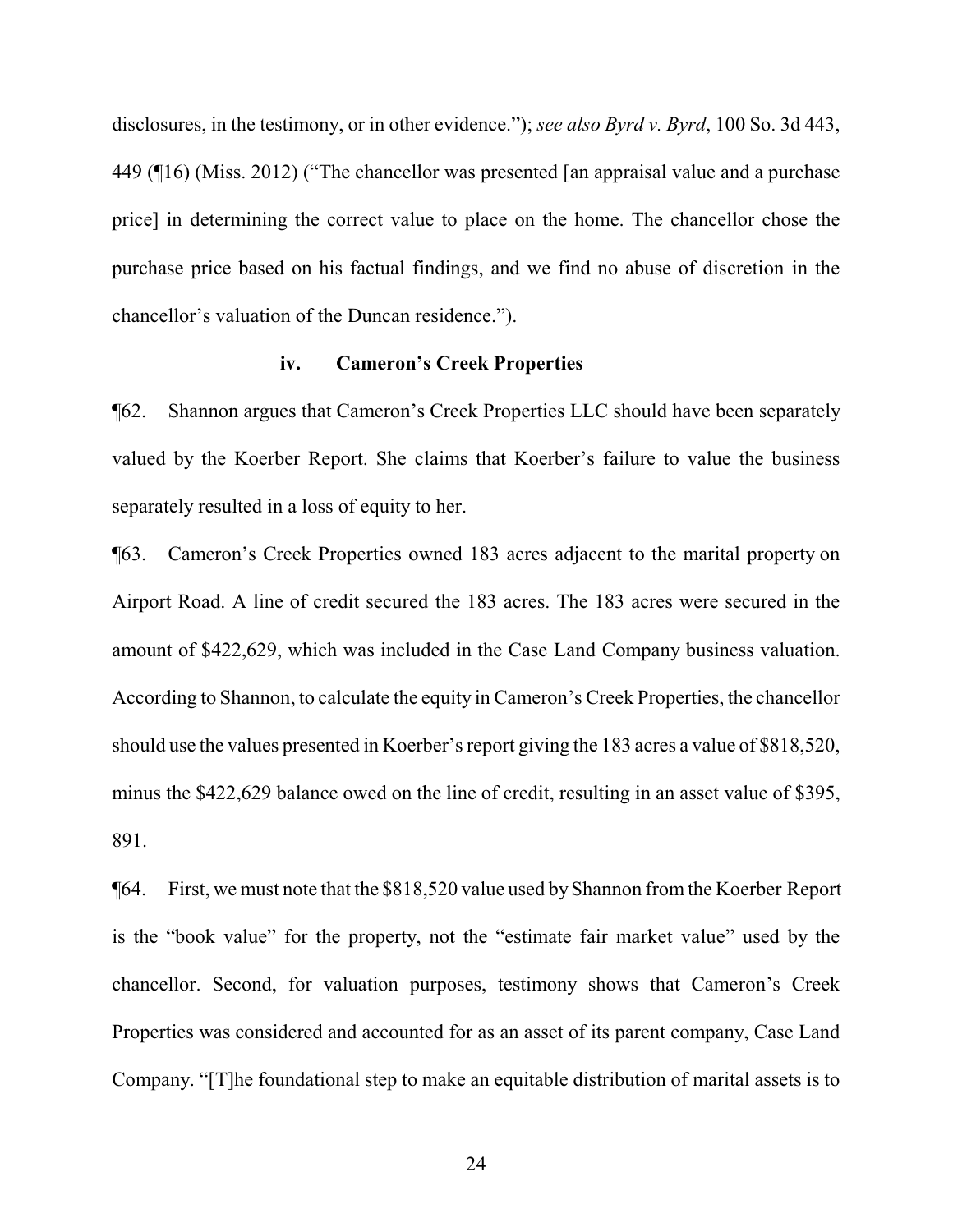determine the value of those assets based on competent proof." *Williams v. Williams*, 303 So. 3d 824, 833 (¶35) (Miss. Ct. App. 2020) (quoting *Dunaway v. Dunaway*, 749 So. 2d 1112, 1118 (¶14) (Miss. Ct. App. 1999)). "The valuation of the property is a question of fact." *Id*. (quoting *Messer v. Messer*, 850 So. 2d 161, 170 (¶42) (Miss. Ct. App. 2003)). Furthermore, "the chancellor has sole authority to assess both the credibility and weight of witness testimony." *Id*. (quoting *Culumber v. Culumber*, 261 So. 3d 1142, 1150 (¶24) (Miss. Ct. App. 2018)).

¶65. Here, the chancellor heard testimony from both Koerber and Bivins regarding their valuation of the parties' property. The chancellor chose to accept the valuations in Koerber's report, which included the assets of Cameron's Creek Properties under its parent company's business valuation. We find that the chancellor did not abuse his discretion in not separately valuing Cameron's Creek Properties.

#### **Hearing on Amendments to Equitable Distribution**

¶66. Shannon asserts that these miscalculations warrant reversal for a correct calculation of the marital assets as of the line of demarcation selected by the chancellor. To rectify mathematical errors within final judgments, one can remand for recalculation or "disregard[] the computation error and substitut[e] the correct sumfor purposes of our analysis." *Wildman v. Wildman*, 301 So. 3d 787, 793- 94 (¶9) (Miss. Ct. App. 2020) (quoting *Williams v. Williams*, 129 So. 3d 233, 240 (¶24) (Miss. Ct. App. 2013)). In *Williams*, this Court held that "while there are obvious mathematical errors as to the total values attributed [to] each party's share of the former marital estate, they cancel each other out and result in distributions not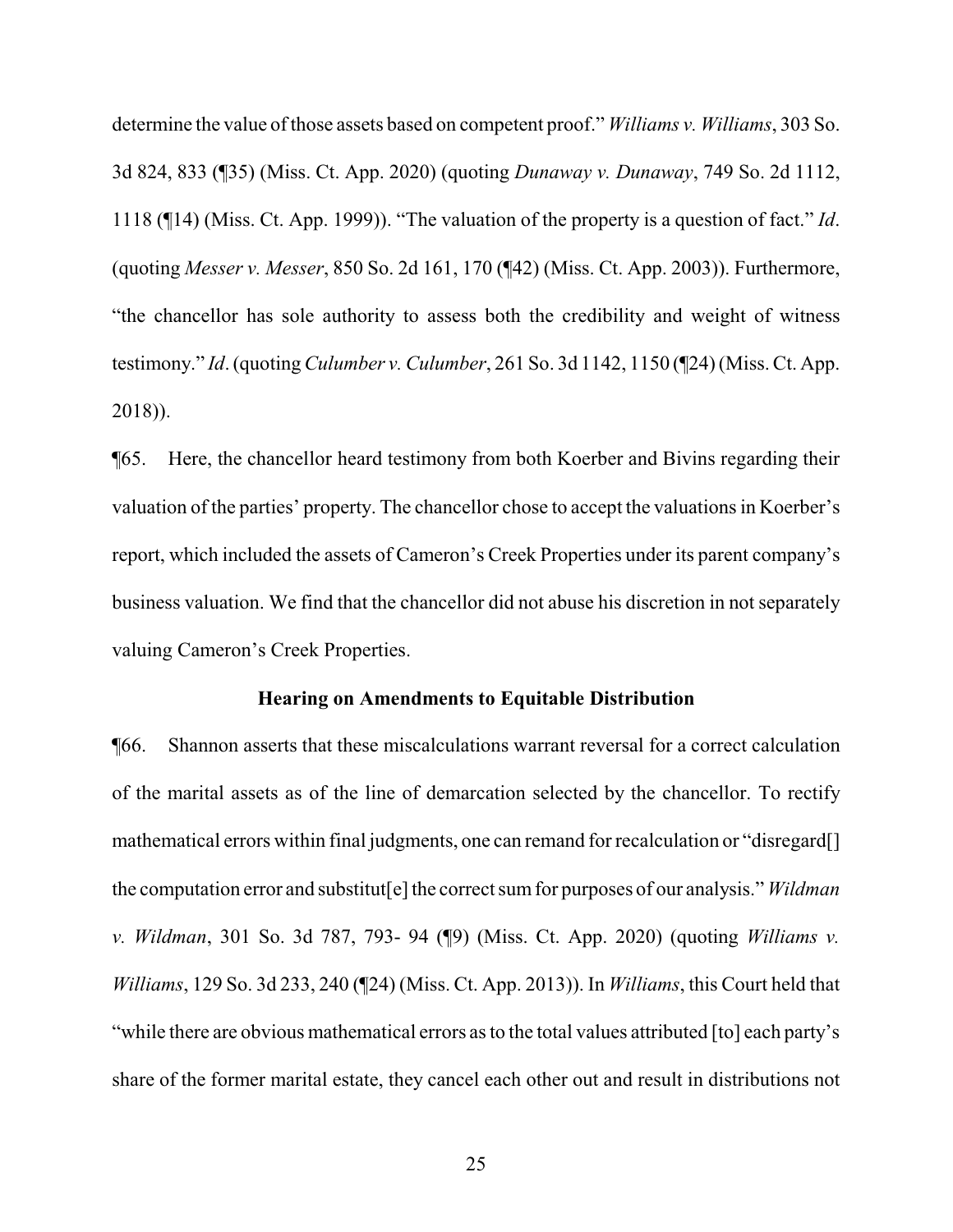materially deviating so as to require reversal of the chancellor." *Williams*, 129 So. 3d at 240  $($ 

¶67. The miscalculations pointed out by Shannon are not ofsuch a material deviation from the distribution ordered that cannot be rectified on appeal. *See Wildman*, 301 So. 3d at 793 (¶9); *see also Williams*, 129 So. 3d at 240 (¶24). Therefore, we address the computation error by substituting the correct sums. The chancellor found that the value of the parties' marital assets totaled \$832,013. Based on the above analysis, the value of the parties' marital assets is \$901,762. Shannon's and Daniel's marital assets total \$450,881 each. Shannon is entitled to an additional \$34,874.50. This Court will use these totals in the analysis regarding the appropriateness of an alimony award.

¶68. In the chancellor's bench ruling, the chancellor gave Daniel certain timelines for payment of sums to Shannon. This opinion does not alter those previously adjudicated payments. Daniel shall pay Shannon the additional \$34,874.50 before December 31, 2022.

#### **III. Alimony**

¶69. Shannon next alleges that the chancellor committed manifest error by failing to apply the *Armstong* factors and failing to make a factual analysis on the record. Shannon argues that the case should be reversed and remanded so that the chancellor can make specific factual findings as to why he denied permanent alimony.

¶70. "On appeal, this Court will not reverse the chancellor's decision regarding an award of alimony unless it finds that the decision was manifestly erroneous or against the overwhelming weight of the evidence." *Warren v. Rhea*, 318 So. 3d 1187, 1191 (¶23) (Miss.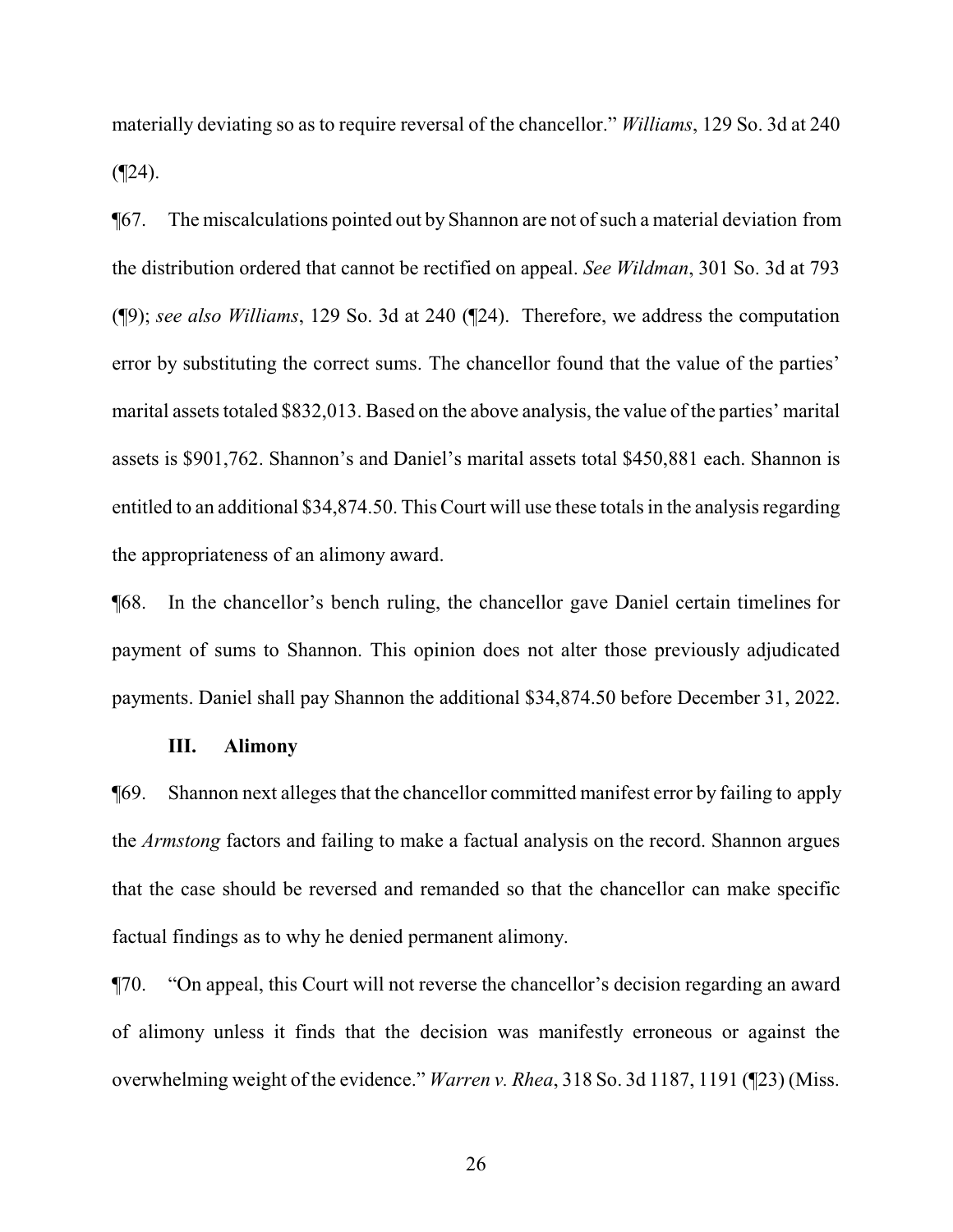Ct. App. 2021) (internal quotation marks omitted) (quoting *Turnley v. Turnley*, 726 So. 2d 1258, 1265 (¶23) (Miss. Ct. App. 1998)). To aid courts in awarding alimony, the supreme court has established a number of factors. *Id*. at (¶24) (citing *Armstong*, 618 So. 2d at 1280). However, "the chancellor is not required to analyze each *Armstong* factor individually in his opinion, but is required to view the overall combination of the factors as a whole, opting to address individual factors at his discretion." *Id*. (quoting *Blalack v. Blalack*, 938 So. 2d 909, 912 (¶7) (Miss. Ct. App. 2006). "When the chancellor fails to address all [*Armstong*] factors on-the-record, we are not required to remand the case, and should not, so long as all facts are available to us so as to allow an equitable determination to be made." *Id*. (quoting *Roberson v. Roberson*, 949 So. 2d 866, 869 (¶6) (Miss. Ct. App. 2007)).

¶71. There was adequate information in the record in this case for us to determine that an equitable determination was made. In his bench opinion, when discussing the issue of alimony, the chancellor addressed his considerations of the parties' expenses, the length of the marriage, the children's custodial arrangement, and the parties' income. Additionally, the incorporated bench opinion discussed the parties' earning capacities, their standards of living, and their respective tax obligations. Thus, we find no merit in Shannon's argument asserting that the chancellor failed to adequately weigh each *Armstrong* factor.

¶72. In regard to the type of alimony Shannon argues she is entitled to, we note that permanent periodic alimony serves an important purpose as a "substitute for the maritalsupport obligation." *Wilderman*, 301So. 3d at 796 (¶18) (quoting *Rogillio v. Rogillio*, 57 So. 3d 1246, 1250 (¶11) (Miss. 2011)). It is well settled that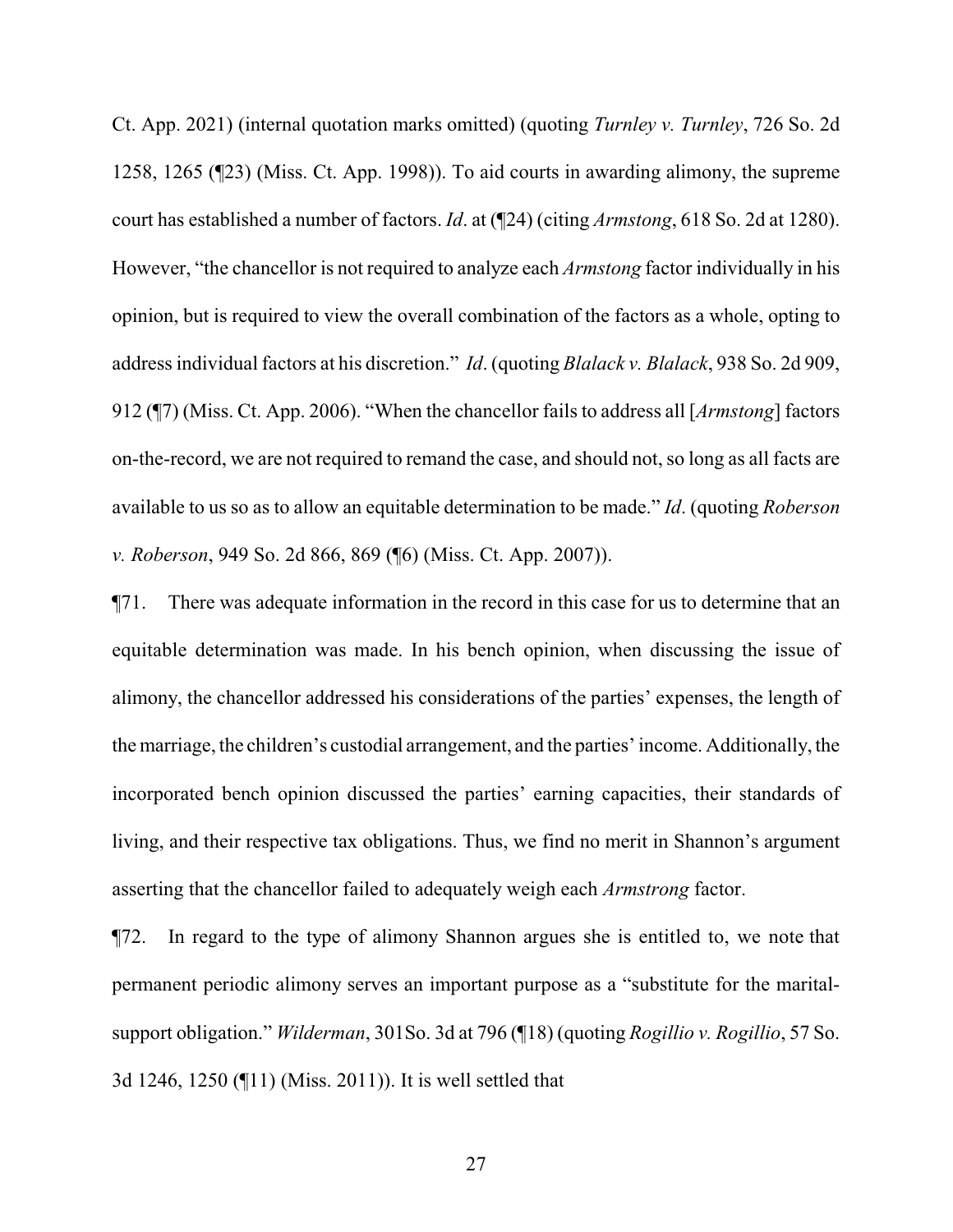[t]he award of permanent periodic alimony arises from the duty of the husband to support his wife. We also have said that the husband is required to support his wife in the manner to which she has become accustomed, to the extent of his ability to pay. To update our language: Consistent with *Armstrong*, a financially independent spouse may be required to support the financially dependent spouse in a manner in which the dependent spouse was supported during the marriage, subject to a material change in circumstances.

*Serio v. Serio*, 203 So. 3d 24, 30 (¶17) (Miss. Ct. App. 2016) (quoting *Rogillio*, 57 So. 3d at

1250 (¶11)). On the other hand,

[r]ehabilitative alimony is awarded to parties who have put their career on hold while taking care of the marital home. Rehabilitative alimony allows the party to get back into the working world in order to become self-sufficient. [It] is an equitable mechanism which allows a party needing assistance to become selfsupporting without becoming destitute in the interim.

*Id*. (quoting *Lauro v. Lauro*, 847 So. 2d 843, 849 (¶15) (Miss. 2003)).

¶73. With regard to the chancellor's refusal of a permanent alimony award, we also find

the chancellor did not commit manifest error. Shannon argues that the evidence presented at

trial favors a permanent alimony award. In determining that a permanent alimony award was

improper, the chancellor stated:

There are other names but the most commonly used in guiding chancellors in awarding alimony are the Armstrong factors set forth in Armstrong versus Armstrong 618 Southern 2nd 1278. This Court has considered the income and expenses by both testimony and the 8.05 financial declarations and the needs of the parties in this matter.

The Court has considered the health and earning capacity. Both have some minor health issues, taking various drugs for anxiety and depression. Daniel clearly has a greater earning capacity. Shannon says she's seeking to further her education. The marriage is 14 years in length, but the divorce has been pending for at least the last year and a half. The Court's considered the obligation of assets and has considered the testimony, the expert valuations, the 805s, and the financial statements that have been entered. The Court has considered the custodial arrangement of the children, which will be discussed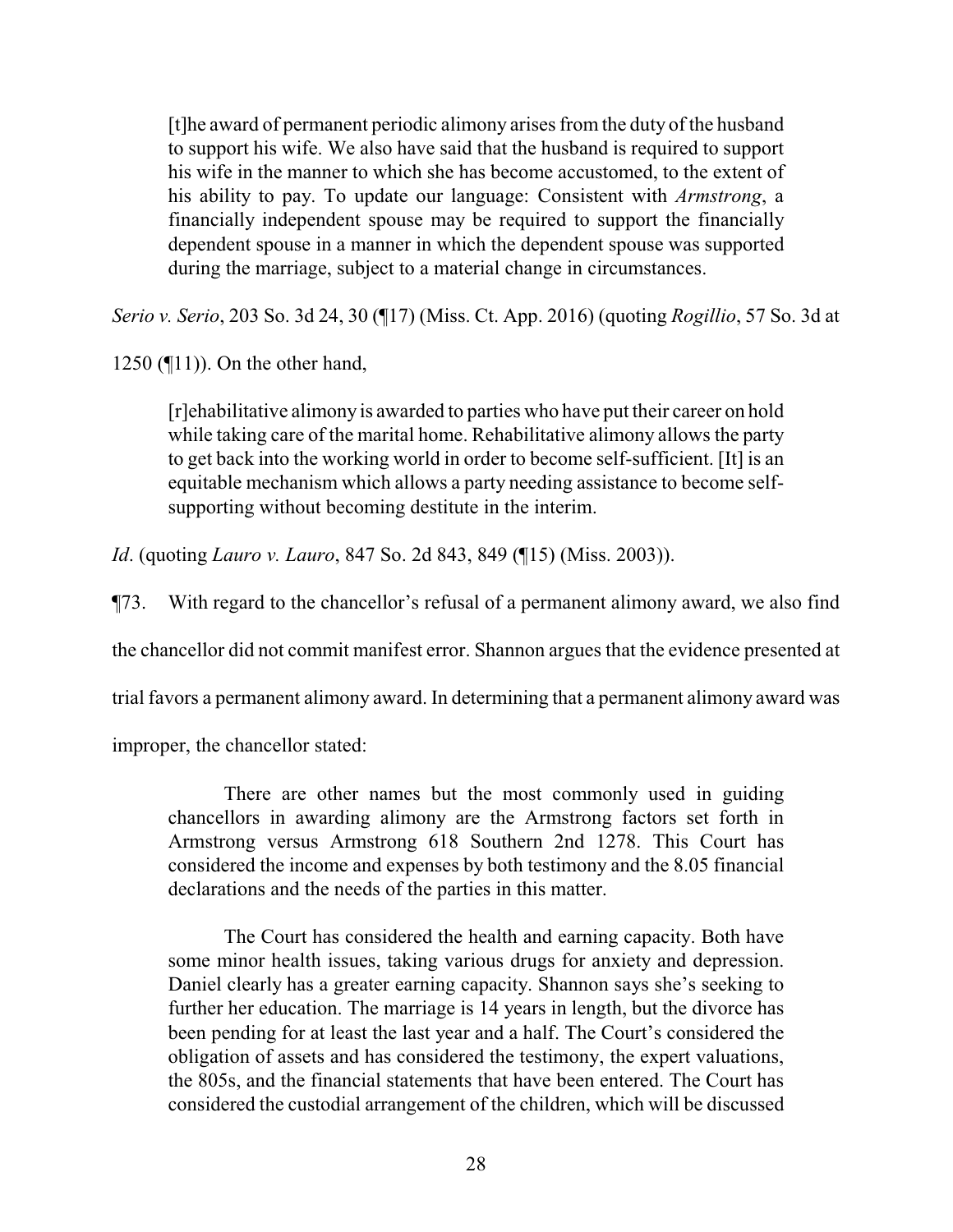momentarily, that both of the parties are in their early 40s, 40 or 41 years of age. The Court has considered the standard of living during the marriage, which was certainly above average while they were together, now average at best. The Court has considered the tax consequences concerning - - excuse me - - considering the changes in adjusted gross income taxability and the taxability of the receipt of alimony based upon the recent President Trump laws that have been put in place. The Court has considered default and misconduct, dissipation of assets, and there are no other equitable factors. Upon consideration of these factors, the record as a whole and the totality of the circumstances and the equitable distribution in this case, the Court finds that Shannon is not entitled to permanent periodic alimony. The Court does find that she is entitled to rehabilitative alimony in the amount of \$2,500 per month for four years to transition her through her college efforts if she so desires to pursue that.

¶74. Although the chancellor did not provide a more detailed explanation of the reason to deny an award of permanent periodic alimony, our law recognizes that a chancellor "enjoys wide discretion in fashioning the financial aspects of the dissolution of a marriage" and will only be reversed on appeal if he abused that discretion. *Avery v. Avery*, 864 So. 2d 1054, 1056 (¶9) (Miss. Ct. App. 2004). We are of the opinion that the findings were sufficient to support the denial of permanent alimony award.

¶75. Shannon also argues that the chancellor erred in awarding her only \$2,500 per month. The purpose of rehabilitative alimony is to assist the recipient in improving her condition "without becoming destitute in the interim." *Hubbard v. Hubbard*, 656 So. 2d 124, 130 (Miss. 1995). Rehabilitative alimony "is not intended as an equalizer between the parties" nor is it meant to put the recipient in a position equivalent to that enjoyed before the divorce. *Id*. Rather, achieving the latter goal is more properly the purpose of permanent alimony. *See generally Jenkins v. Jenkins*, 278 So. 2d 446, 449-50 (Miss. 1973).

¶76. The chancellor's award of sixty months of alimony equals a total of \$120,000 to